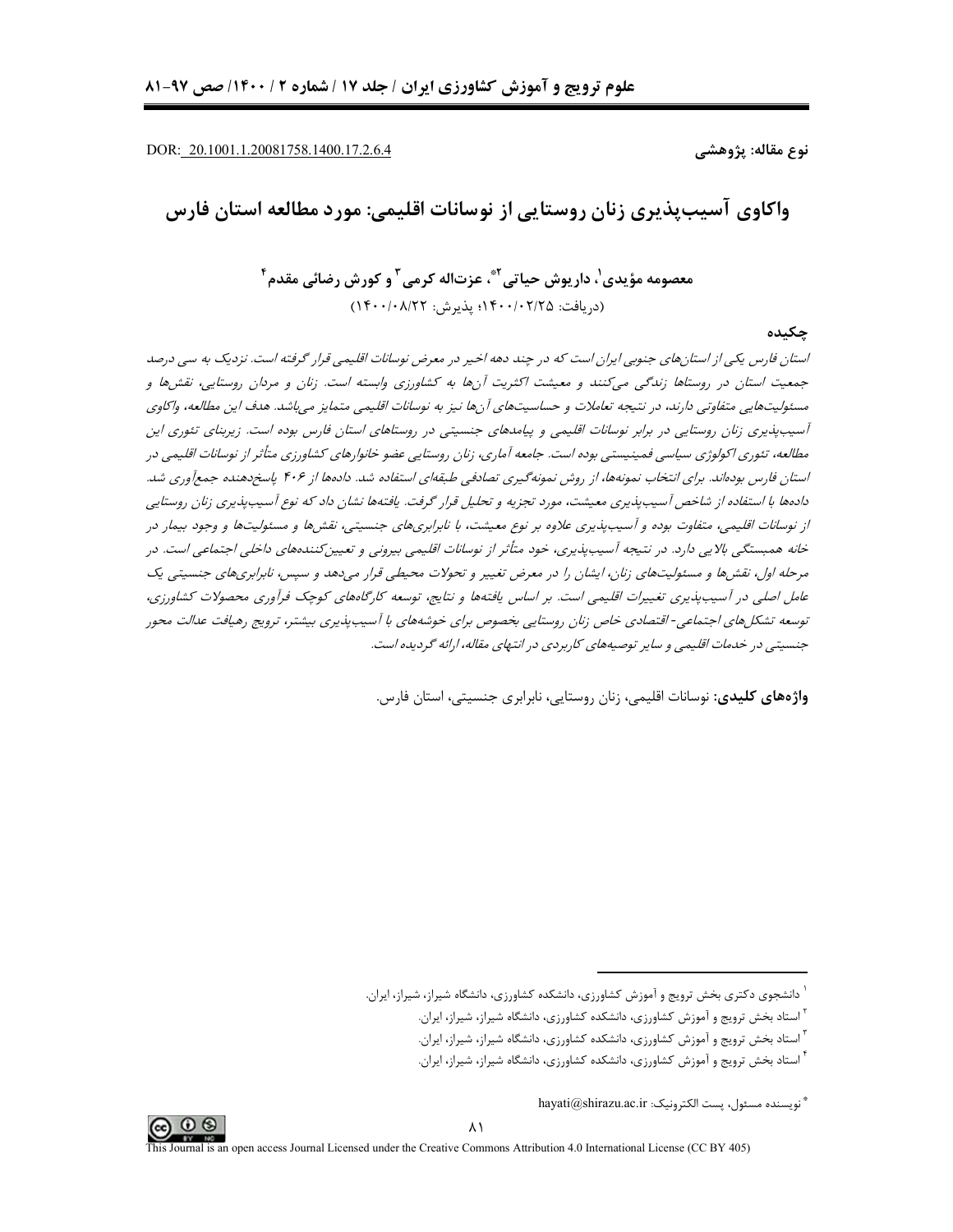وابستگی معیشتی روستاییان به کشاورزی باعث شده است که زندگی اقتصادی و اجتماعی آنان تحت تأثیر نوسانات اقلیمی و خشکسالی قرار گیرد (فتوحآبادی و زمانی، ۱۳۹۷). وابستگی معیشتی افراد و جوامع به کشاورزی و منابع طبیعی، آنها را مستعد آسیبدیدگی از نوسانات اقلیمی مینماید. آسیبپذیری تابعی از در معرض نوسانات اقلیمی قرار گرفتن و حساسیت افراد و سیستمها به این تغییرات است. آسیبپذیری به نوسانات اقلیمی از نظر شورای بینالمللی تغییر اقلیم (Intergovernmental Panel on Climate Change) درجهای است که یک سیستم نسبت به اثرات سوء نوسانات اقلیمی، حساس و قادر به کنار آمدن با آن نیست. آسیبپذیری تابعی از خصوصیات، اندازه و میزان در معرض نوسانات اقلیمی قرار گرفتن، میزان حساسیت و ظرفیت سازگاری سیستم است (Giordano, 2014). در سادهترین شکل، آسیبپذیری تمایل به تأثيرات منفي است (McCarthy *et al.,* 2001؛ Wojiyo *et al.,* 2014؛ Fussel, 2007؛ ظرفيت سازگاري در شكل<sup>5</sup>يري آسیبپذیری معیشتی خانوادهها برای هر درجهای از مواجهه و حساسیت، نقش مهمی دارد (Qaisrani *et al.*, 2018)، ظرفیت سازگاری نشاندهنده توانایی افراد و جوامع برای اصلاح، تغییر یا تغییرپذیری اقدامات آنها برای کاهش خطرات در برابر نوسانات اقلیمی است تا از فرصتها سود ببرند و با پیامد شوکها یا استرسهای اقلیمی مقابله نمایند. علاوه بر این، نقشها و مسئولیتهای موجود در جوامع و معیشت میتواند به تعامل متمایز با محیطهای طبیعی و در نتیجه حساسیتهای متمایز منجر شود (MacMahon, 2017). حساسیت، احتمال تأثیر منفی روی یک سیستم توسط خطرات محیطی را توصیف می کند ( ,Adger 2006). با توجه به نوسانات اقليمي، جوامع حساس اغلب به منابع طبيعي اتكا دارند و يا در گذشته از تغييرات محيط زيان ديدهاند (Ahsan & Warner, 2014). آن دسته از جوامعی که به شدت به منابع طبیعی متکی هستند اغلب نسبت به جوامعی با معیشت متنوع، به تغييرات محيطي حساس تر هستند (Adger, 2006). عوامل آسيبپذيري با توجه به موقعيت جغرافيايي، وضعيت اقتصادي، سناریوهای سیاسی اجتماعی، شرایط روانی، توسعه زیرساختها، ظرفیتهای نهادی و همچنین ویژگیهای فردی مانند جنس، سن، بهداشت و تحصیلات متفاوت هستند (Zarafshani et al., 2016)؛ بنابراین، در رویکرد زمینهای، آسیبپذیری به عنوان ویژگی سیستمهای اکولوژیکی و اجتماعی محسوب می شود که توسط عوامل و فرآیندهای بسیاری تعیین می گردد (Adger, 2006)، در نتيجه آسيبپذيري شامل نوسانات اقليمي بيروني و تعيين كنندههاي داخلي اجتماعي است.

اگرچه تغییر اقلیم یک پدیده جهانی است، اما اثرات در نقاط مختلف جهان تفاوتهای چشمگیری دارد (جمشیدی و همکاران، ۱۳۹۶). نوسانات اقلیمی بر جوامع به طور نابرابر تأثیر میگذارد. نوسانات اقلیمی با افزایش احتمال وقوع، به شدت بر فقرای جهان تأثیر گذاشته و نابرابریهای موجود را تشدید کرده است (Raworth, 2008). چاندرا و همکاران (Chandra *et al.,* 2017) در پژوهشی نشان دادند که تغییر اقلیم به طور قابل توجهی آسیبپذیری کشاورزان کوچک را افزایش داده و منجر به از دست دادن معیشت، داراییهای مالی، کاهش عملکرد کشاورزی و بدتر شدن مشکلات بدهی آنان میگردد و همچنین، زنان و مردان به طور متفاوتی تحت تأثیر قرار می گیرند. مردان و زنان، نوسانات اقلیمی را متفاوت درک می کنند و به آن واکنش متفاوت نشان می دهند. این به دلیل متفاوت بودن نقشهای اجتماعی و مسئولیتهای زنان و مردان می باشد که منجر به درجههای مختلفی در وابستگی به منابع طبیعی در جوامع میشود و در نتیجه با تأثیرات نوسانات اقلیمی متفاوتی، روبرو میگردند (Nampinga, 2008).

برای توضیح بیشتر در مورد تعاملات بین جنسیت، نوسانات و تغییرات محیطی و آسیبپذیری، میتوان از چارچوب اکولوژی سیاسی فمینیستی (Feminist Political Ecology) برای درک نوسانات اقلیمی استفاده کرد. اکولوژی سیاسی سعی در برجستهسازی موارد بیعدالتی زیستمحیطی و افزایش آسیبپذیری گروههای حاشیهنشین از نظر سیاسی و اقتصادی، فقدان شبکههای امنیت اجتماعی و اتکای زیاد به منابع طبیعی دارد (Buckingham & Kulcur, 2009). اکولوژی سیاسی فمینیستی طیف وسیعی از حقوق و مسئولیتهای زیستمحیطی از جمله منابع آب و چگونگی تأثیریذیری آسیبیذیرترین افراد در جامعه را از تغییرات محیطی در نظر میگیرد (Hanson & Buechler, 2015). اکولوژی سیاسی فمینیستی، یک زمینه در حال رشد اکولوژی سیاسی است ( ,Elmhirst 2015) که از جنسیت به عنوان یک متغیر حیاتی در شکلدهی و میزان دسترسی و کنترل منابع، تعامل با طبقه، نژاد، فرهنگ و قومیت برای شکل دادن فرآیندهای زیستمحیطی استفاده میکند (Cole, 2017). اکولوژی سیاسی فمینیستی تلاش میکند تا جنسیت را به عنوان «عنصر اصلی» در تجزیه و تحلیل اکولوژی سیاسی قرار دهد (Hovorka, 2006). اکولوژی سیاسی فمینیستی،

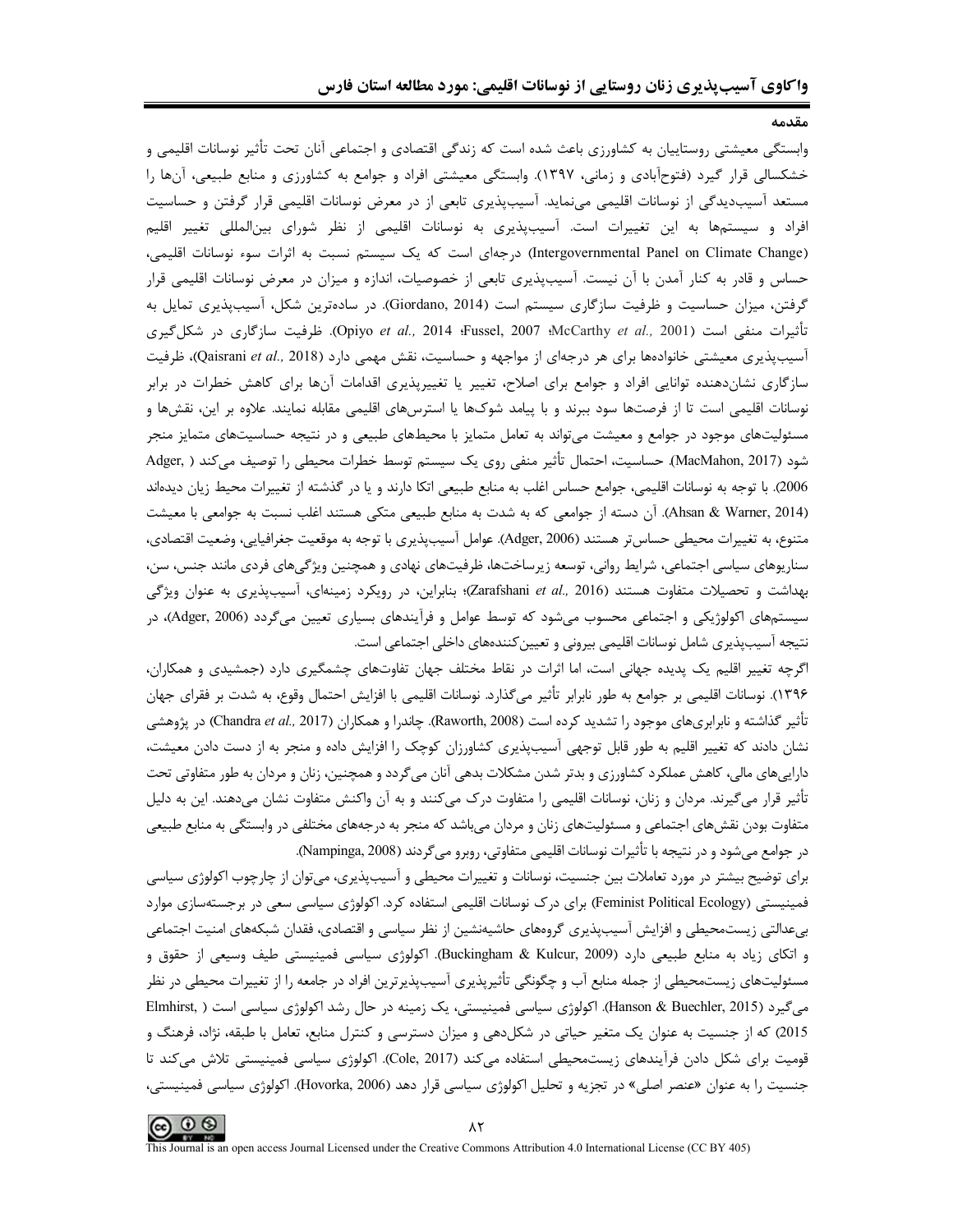# **علوم ترویج و آموزش کشاورزی ایران / جلد ۱۷ / شماره ۲ / ۱۴۰۰/ صص ۹۷-۸۱**

یک رویکرد تلفیقی واقع گرایانه انتقادی را مطرح میکند و با قرار دادن محیط به عنوان بخشی از اجتماع، یک روش "بومشناسی" را توسعه میدهد که به تجزیه و تحلیل ساز و کارهای دلایل بنیادی آسیبپذیری میپردازد. با تئوری فمینیستی به علل اصلی آسیبپذیری بخصوص کاهش ظرفیت سازگاری زنان روستایی با تمرکز بر نابرابری جنسیتی پرداخته میشود. نابرابری جنسیتی، به عنوان یک بعد اصلی مانع از ظرفیت سازگاری است و به آسیبپذیری برای افراد حاشیهنشین کمک میکند (MacMahon, 2017). شرایط نابرابر اجتماعی و سیاسی، موقعیتهای ناعادلانهای را از نظر انسانی برای زنان بوجود میآورد و هنگامی که عدم دسترسی به منابع با نابرابری جنسیتی در هم میآمیزد، نتیجه ناکامی حاد است (Nussbaum, 2002). در این مطالعه به بررسی تأثیر نابرابری جنسیتی و عدم دسترسی به منابع و داراییها بر حساسیت زنان روستایی نسبت به تغییرات محیطی و نوسانات اقلیم پرداخته شده است. اکولوژیستهای سیاسی فمینیستی به عدالت محیطی اهمیت میدهند و میخواهند ریشهها و دلایل ظلم و بیءدالتیها را بیابند و توضیح دهند. آنان یک دیدگاه کلنگر در راستای آشکار ساختن ارتباطات و تعاملات بین محیط، اقتصاد و سیاست در مقیاس محلی تا جهانی دارند (Mehta & Rocheleau, 2016). این تئوری از آن جهت در مطالعاتی از این دست اهمیت دارد که ابزارهای تحلیلی آن به پژوهشگران کمک میکند تا نشان دهند چگونه فرآیندهای هواشناسی در روابط اجتماعی ادغام میگردد. بر این اساس، تأثیرات نوسانات اقلیمی منعکس2ننده تحول در روابط اجتماعی- اکولوژیکی است و تحت تأثیر محیطهای زندگی نابرابر و اشکال قدرت قرار دارد. مفهوم سیاسی از آن جهت قابل تأمل است که در راستای همگرایی با سازگاری، باید بر تفاوتها، تمرکز نمود. آنچه گفتمان «سازگاری با نوسانات اقلیمی» عنوان میکند، اساساً ریشه در سؤالات قدرت دارد (Taylor, 2014). به طور كلي، تحليل جنسيتي پيامدهاي نوسانات اقليمي در راستاي تأمين مالي، فرصتي براي حل مسائل مربوط به عدالت درازمدت، از جمله نابرابری جنسیتی و سایر اشکال بیعدالتی اجتماعی فراهم میکند و این میتواند به تسهیل روندهای مداوم برای ارتقاء برابری و عدالت در اقتصاد کمک نماید (Scholatek & Boll, 2011).

پژوهشهای انجام شده نشان میدهند که زنان نسبت به نوسانات اقلیمی آسیبپذیرترند ( Kronik & Verner, 2010; MacMahon, 2017). به این دلیل که آنها اکثریت فقرای اقتصادی جهان را تشکیل میدهند، اکثریت کارهای کشاورزی را انجام میدهند، مسئولیت نابرابر، امنیت غذایی کمتر، بار نامتناسب برداشت آب و سوخت برای بقای روزمره را بر عهده دارند (Terry, 2009). همچنین بومشناسان سیاسی فمینیستی استدلال کردند که همه زنان به یک اندازه آسیبپذیر نیستند (Sultana, 2014)، بلكه آسيبپذيري در متن روابط قدرت ظاهر ميشود (Arora-Jonsson, 2011). به دليل اينكه ميزان آسیبپذیری خانوادههای روستایی در برابر بلایای مرتبط به نوسانات اقلیمی تا حد زیادی درک نشده است ( ,Ncube *et al* 2016)، بررسی دقیق و منظم آسیبپذیری زنان روستایی به نوسانات اقلیمی در مناطق روستایی برای به حداقل رساندن اثرات منفی این نوسانات، ضروری و لازم است. کاهش آسیبپذیری گروههای محروم و فقیر، نیازمند درک نابرابریهایی است که زنان روستایی با آن روبرو هستند تا از این طریق بتوان سیاستها و برنامههای مناسب و راهکارهایی برای این گروهها شناسایی نمود. هدف از این مطالعه، سنجش میزان آسیبپذیریهای زنان روستایی استان فارس از نوسانات اقلیمی است تا طبق نتایج این مطالعه، عوامل مؤثر بر آسیبپذیری جنسیت در برابر نوسانات اقلیمی شناسایی گردد و به برنامهریزان در زمینه تدوین راهبردها و برنامههای مداخلهای اقلیممدار سازگار با جنسیت در راستای توسعه پایدار کمک نمایند.

# **روش پژوهش**

این پژوهش از نظر ماهیت از نوع تحقیقات کمی بوده و از نظر هدف از نوع کاربردی است. در این تحقیق با هدف سنجش میزان آسیبپذیری زنان روستایی استان فارس از نوسانات اقلیمی پیمایش مقطعی انجام گرفت. زنان روستایی عضو خانوادههای کشاورز استان فارس که در چهار اقلیم سرد، معتدل، گرم و خیلی گرم، تحت تأثیر نوسانات اقلیمی قرار گرفتهاند، به عنوان جامعه آماری این پژوهش در نظر گرفته شدند. برای گردآوری دادهها از هر دو منبع دادههای اولیه و دادههای ثانویه استفاده گردید. دادههای اولیه دادههایی هستند که مستقیماً به وسیله مصاحبه یا پرسشنامه توزیع شده جمعآوری شدند. دادههای ثانویه عبارت از دادههای جمعآوری شده از پایگاه داده هواشناسی و سازمان مدیریت و برنامهریزی استان فارس بودند.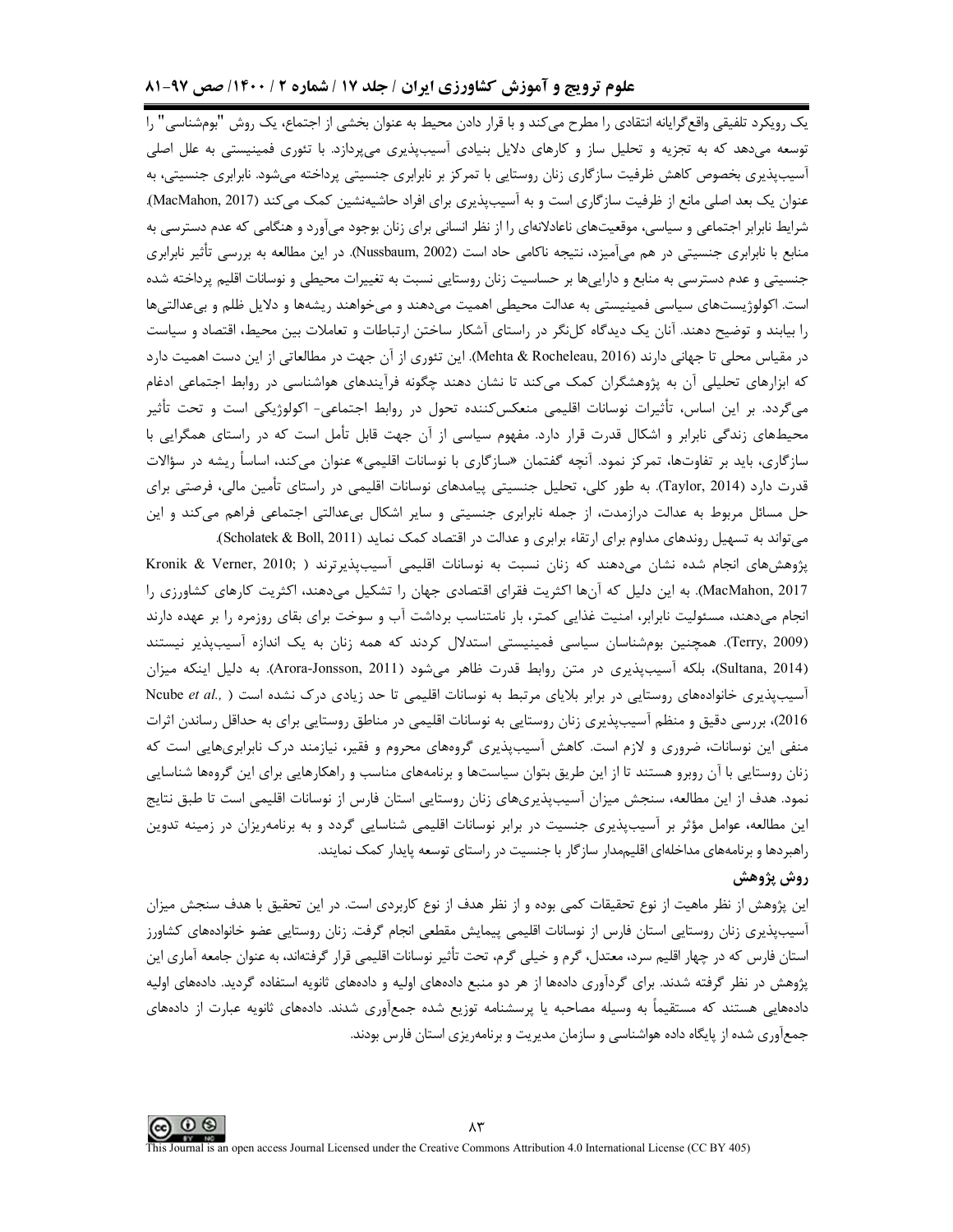استان فارس طبق آمار سرشماری سال ۱۳۹۵، جمعیتی حدود ۴۸۵۱۲۷۴ نفر داشته است که ۲۹/۵۳ درصد ( ۱۴۳۲۳۵۵نفر) آن را جمعیت روستایی تشکیل میدهد، در این بین، جمعیت زنان روستایی ۱۰ ساله و بیشتر ۵۷۲۴۸۶ نفر میباشند که جمعیت فعال از نظر اقتصادی زنان روستایی است (سازمان مدیریت و برنامهریزی استان فارس، ۱۳۹۸). با هدف انتخاب نمونههای مورد مطالعه، شهرستانهای استان فارس از نظر نوع اقلیم و میزان خشکسالی که تجربه کرده بودند، مورد بررسی قرار گرفتند. سپس شهرستانهای مورد مطالعه بر اساس توزیع نوع خشکسالی در اقلیمهای مختلف تعیین شدند. طبق گزارش سازمان هواشناسی در یک دوره ۱۲۰ ماهه، همه شهرستانهای استان فارس در چهار اقلیم سرد، معتدل، گرم و خیلی گرم (پهنهبندی اقلیمی بر اساس روش دومارتن گسترش یافته) تحت تأثیر خشکسالی قرار گرفتهاند (سازمان هواشناسی کشور، ۱۳۹۷). جدول ۱ دستهبندی شهرستانهای استان فارس را بر اساس نوع خشکسالی که تجربه کردهاند، نشان میدهد.

| شهرستانهای مورد مطالعه | شهرستانهای استان فارس برحسب اقلیم و تجربه<br>خشکسالی                                                 | نوع خشکسالی           | اقليم    |
|------------------------|------------------------------------------------------------------------------------------------------|-----------------------|----------|
| خرمبيد و اقليد         | اقليد، آباده، بوانات، خرم،يد                                                                         | متوسط                 | سر د     |
| مرودشت و ارسنجان       | ارسنجان، استهبان، پاسارگاد، خرامه، رستم، سپیدان (بیضا)،<br>سروستان، شیراز، کوار، مرودشت، ممسنی       | متوسط                 | معتدل    |
| جهرم و كازرون          | خنج ، داراب<br>زرين دشت ، فراشبند، فسا، فيروزآباد، قيروكارزين، كازرون. گراش،<br>جهرم، نيريز          | خفيف<br>متوسط<br>شديد | گرم      |
| لارستان و مهر          | لارستان ، لامرد ، مهر<br>یں سیے ان کو یہ کہ یہ پری البرسل الحیدہ سے ۱۳۹۷ ہے اور اس ایک افراد کو ۱۳۹۷ | متوسط                 | خیلی گرم |

جدول ۱– دستهبندی شهرستانهای استان فارس برحسب نوع خشکسالی تجربه شده در مناطق اقلیمی

منبع: آمار مرکز ملی خشکسالی و مدیریت بحران کشور در یک دوره ده ساله تا پایان اردیبهشت ۱۳۹۷(سازمان هواشناسی کشور، ۱۳۹۷)

با توجه به چهار اقلیم در استان فارس، برای انتخاب نمونهها از روش نمونهگیری طبقهای تصادفی چند مرحلهای استفاده شد. هر اقلیم به عنوان طبقهای مجزا در نظر گرفته شد. از هر اقلیم، دو شهرستان، از هر شهرستان نیز دو دهستان و از هر دهستان نیز دو روستا به صورت تصادفی انتخاب شدند و در هر روستا متناسب با حجم جمعیت زنان روستایی، نمونهها به صورت تصادفی انتخاب شدند. همچنین حجم نمونه با استفاده از فرمول کوکران (فرمول ۱) محاسبه شد.

فرمول ۱

$$
n = \frac{\frac{Z^2pq}{d^2}}{1 + \frac{1}{N} \left(\frac{Z^2pq}{d^2} - 1\right)}
$$

n حجم نمونه آماري، N حجم جامعه آماري، d اشتباه مجاز (معمولاً برابر ۰/۰۵ در نظـر مـي5يرنـد)، z مقـدار متغيـر نرمـال بـا سطح اطمینانα -۱ است. در آزمون دو دامنه مقدار z برای سـطح اطمینـان ۹۵ درصـد برابـر ۱/۹۶ و بـرای سـطح اطمینـان ۹۹ درصد برابر ۲/۵۸ بوده است p. نسبت برخورداری از صفت مورد نظر و (q-(1-p) نسبت عدم برخورداری از صفت مورد نظـر (مـثلأ جمعیت زنان). معمولاً p و q را ۰/۵ در نظر میگیرند.

بر اساس فرمول کوکران (محاسبه با سطح خطای ۵ درصد صورت گرفت) و با توجه به جمعیت۵۷۲۴۸۶ نفری بالای ده سال زنان روستایی استان فارس، حجم نمونه ۳۸۴ نفر برآورد شد. برای کاهش اشتباه نمونهگیری یعنی تفاوت بین مقدار پارامتر در جمعیت و مقدار آماره در نمونه و افزایش تعمیمپذیری و دستیابی به برآورد دقیقتر، ۱۰ درصد به حجم نمونه افزوده گردید.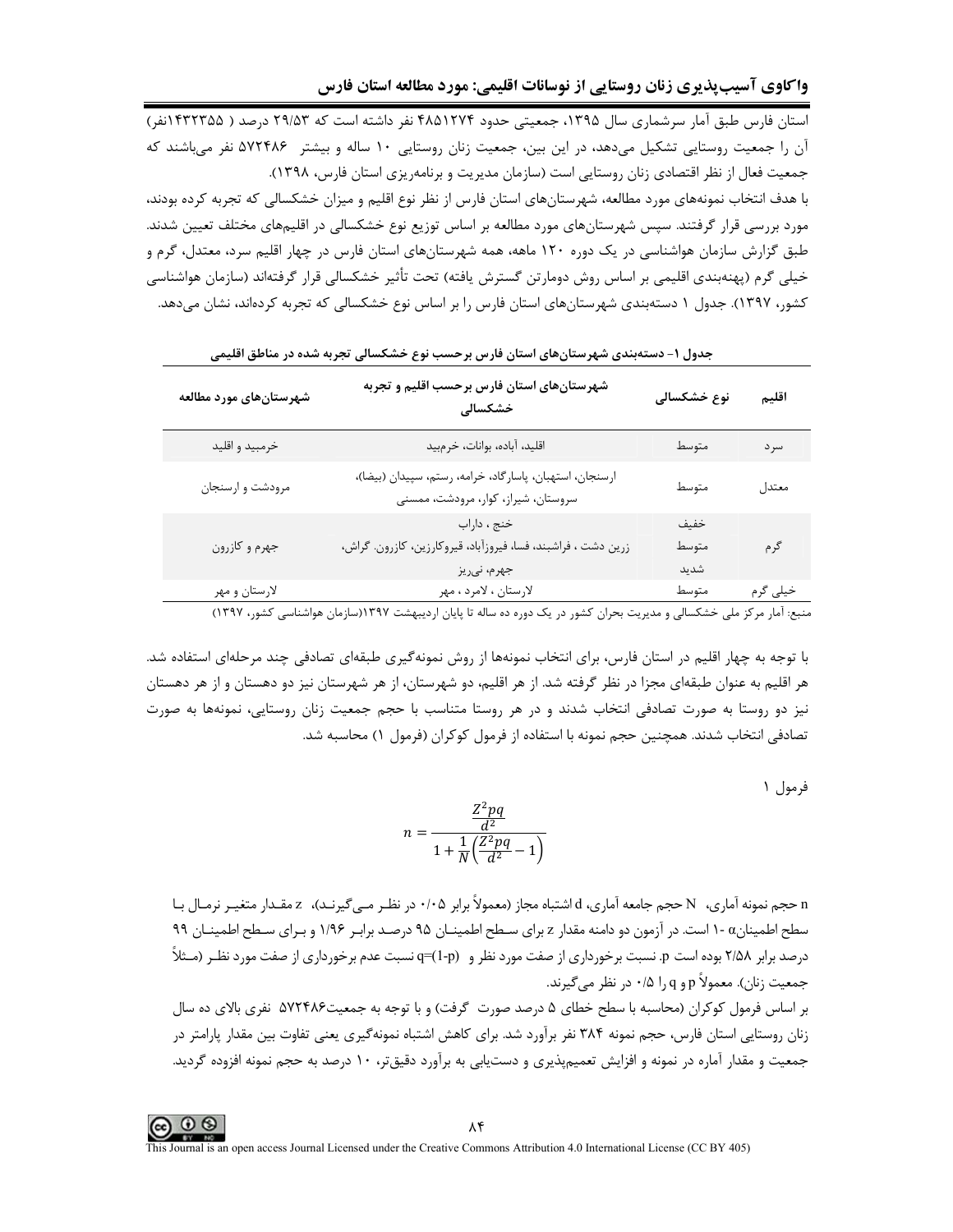۴۲۲ پرسشنامه توزیع شد و در مجموع ۴۰۶ پرسشنامه تکمیل شده، جمعآوری شد. وضعیت نمونهگیری در اقلیمهای مختلف در جدول ۲ آورده شده است.

| شهرستانها      | در صد                                | فراواني نمونهها | نوع اقليم      |
|----------------|--------------------------------------|-----------------|----------------|
| خرمبيد و اقليد | ۲۳/۹                                 | ۹۷              | اقليم سرد      |
| شيراز وارسنجان | ۲۵/۹                                 | ۱۰۵             | اقليم معتدل    |
| جهرم و كازرون  | $Y\Delta$ /9                         | ۱۰۵             | اقليم گرم      |
| مهر و لارستان  | $\mathbf{Y} \mathbf{Y} / \mathbf{Y}$ | ۹۹              | اقلیم خیلی گرم |
| ۸ شهرستان      | $\cdots$                             | ۴۰۶             | مجموع          |

جدول۲-وضعیت نمونهگیری در اقلیمهای مختلف

از پرسشنامهی ساختارمند برای جمعآوری دادههای مورد نیاز این پژوهش استفاده شد. روایی صوری و محتوایی پرسشنامه، توسط پانلی از افراد متخصص و صاحبنظر در رشته ترویج و آموزش کشاورزی مورد تأیید قرار گرفت. متغیرهای پژوهش شامل در معرض نوسانات اقلیمی قرار داشتن؛ ظرفیت سازگاری شامل دسترسی به سرمایههای طبیعی، اجتماعی، فیزیکی، مالی و انسانی؛ نابرابری جنسیتی در جامعه، خانواده و ارائه خدمات دولتی؛ حساسیت شامل نقشها و مسئولیتها، وجود بیمار در خانوار، جنسیت سرپرست خانوار و نوع معیشت خانوار از نظر وابستگی به کشاورزی می باشد. متغیرهای سرمایههای طبیعی، اجتماعی و فیزیکی و نابرابری جنسیتی در خانواده، جامعه و ارائه خدمات دولتی به صورت سؤالات بسته در قالب طیف لیکرت از پاسخگویان پرسیده شد. نگاره ۱ چارچوب مفهومی متغیرهای پژوهش را نشان میدهد. بر اساس این چارچوب، ظرفیت سازگاری زنان روستایی از دسترسی خانوار به طیف وسیعی از منابع مختلف شامل سرمایههای انسانی، فیزیکی، مالی، طبیعی و اجتماعی و نابرابریهای جنسیتی حاصل میشود. این دارایی (سرمایهها) و نابرابریهای جنسیتی، آسیبپذیری زنان روستایی را تحت تأثیر قرار میدهند. چراکه میتوانند این سرمایهها را از شکلی به شکل دیگر بسته به نیازشان تبدیل کنند. نابرابری جنسیتی در این مطالعه، به دسترسی نابرابر زن و مرد به منابع موجود و فرصتها اطلاق گردیده است که شامل نابرابری جنسیتی در جامعه، نابرابری جنسیتی در خانواده و نابرابر جنسیتی در بهرهمندی از خدمات دولتی است که بر ظرفیت سازگاری تأثیرگذار هستند. اجزای متغیر نابرابری جنسیتی در این مطالعه شامل نابرابری جنسیتی در جامعه شامل نابرابری اقتصادی و نابرابری اجتماعی است؛ نابرابری جنسیتی در خانواده نیز شامل نابرابری زن و مرد از نظر قدرت در خانواده و كنترل منابع است. نابرابری جنسیتی شامل نابرابری در بهرهمندی از خدمات دولتی بوده است.

به منظور سنجش پایایی متغیرهای مختلف پرسشنامه، نسبت به انجام مطالعه راهنما در خارج از محدوده منطقه مورد پژوهش اقدام گردید. ضریب آلفا کرونباخ برای متغیرهای اصلی پژوهش بین ۰/۶ تا ۰/۳ محاسبه گردید که حاکی از قابل قبول بودن پایایی شاخصهای مورد استفاده در پرسشنامه بود. خلاصه نتایج مربوط به پایایی مقیاسهای مختلف پرسشنامه در جدول ۳ آورده شده است. پس از جمعآوری دادهها، تجزیه تحلیل آنها به وسیله نرمافزار  $\text{SPSS}_{24}$  انجام گرفت.

|                    | جناوں ، – صریب ،تف ترونبات برای سیاس مای مورد ستجس پرسستانیہ |                                      |  |  |  |  |
|--------------------|--------------------------------------------------------------|--------------------------------------|--|--|--|--|
| ضريب ألفا          | تعداد گويەھا                                                 | متغير                                |  |  |  |  |
| .19                | Δ                                                            | سرمايههاي طبيعي                      |  |  |  |  |
| .1YY               |                                                              | سرمايههاى اجتماعى                    |  |  |  |  |
| $\cdot$ / $\wedge$ |                                                              | سرمايەهاي فيزيكى                     |  |  |  |  |
| $\cdot$ /Y         |                                                              | نابرابری جنسیتی در جامعه             |  |  |  |  |
| .19                |                                                              | نابرابری جنسیتی در خانوار            |  |  |  |  |
| .795               |                                                              | نابرابری جنسیتی در ارائه خدمات دولتی |  |  |  |  |

حدول ۳-ضربب آلفا کرونیاخ برای مقیاس های مورد سنجش بریسشنامه

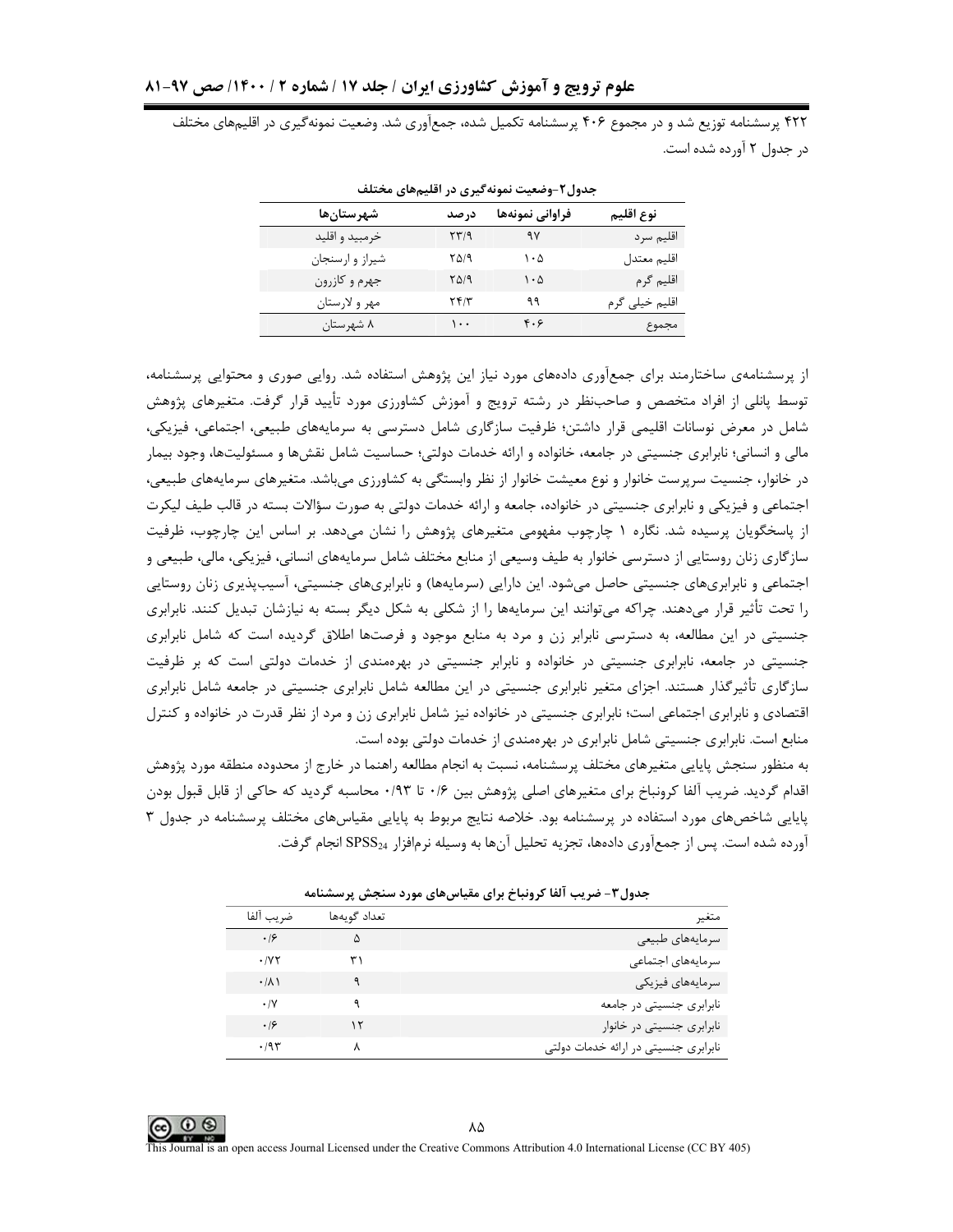

نگاره ۱- چارچوب مفهومی آسیبپذیری زنان روستایی به نوسانات اقلیمی

# روش محاسبه شاخص آسيبپذيري

در این تحقیق از شاخص آسیبپذیری معیشتی (Livelihood Vulnerability Index) هان و همکاران (Hahn et al., 2009) برای سنجش آسیبپذیری و مؤلفههای اصلی آن، استفاده شد. هان و همکاران، مؤلفههای مختلف آسیبپذیری را به جنبههای در معرض قرار گرفتن، حساسیت و ظرفیت سازگاری دستهبندی کردند. شاخص آسیب پذیری، شامل چندین زیر شاخص یا زیرمؤلفه میباشد. پس از محاسبه زیرمؤلفهها با مقیاسهای مختلف، استانداردسازی انجام شد و با روش تجمیع، متغیرهای در معرض قرار گرفتن، حساسیت و ظرفیت سازگاری با استفاده از فرمول ۲ محاسبه گردید. فرمول ٢

$$
CF_d = \frac{\sum_{i=1}^{n} w_{Pi} P_{di}}{\sum_{i=1}^{n} W_{pi}}
$$

در اینجا، CF<sub>d</sub> به عنوان یک عامل کمککننده مانند در معرض قرار گرفتن، حساسیت و ظرفیت سازگاری توصیف می شود. اجزای اصلی هر یک از عوامل کمککننده با P<sub>di</sub> بیان میشوند، وزن اجزا با W<sub>pi</sub> بیان میگردد و n تعداد مولفههای اصلی در هر يک از عوامل مؤثر را منعكس مي كند (Qaisrani et al., 2018). پژوهشگراني مانند احمد و ما (Ahmad & Ma, 2020)، يک شاخص، برای برآورد هر جزء اصلی آسیبپذیری با متوسطسازی اجزای فرعی استانداردسازی شده طبق فرمول ۳ ایجاد کردند. فرمول ۳

$$
Md = \frac{\sum_{i=1}^{n} index}{n}
$$

Md متوسط سازی مؤلفه اصلی، ¡Index مقدار مؤلفه فرعی که زیر مجموعه مؤلفه اصلی بوده و رفع اختلاف مقیاس شده است و n تعداد مؤلفههای فرعی در مؤلفه اصلی است. سپس بر اساس فرمول ۴، شاخص آسیبپذیری محاسبه شد:

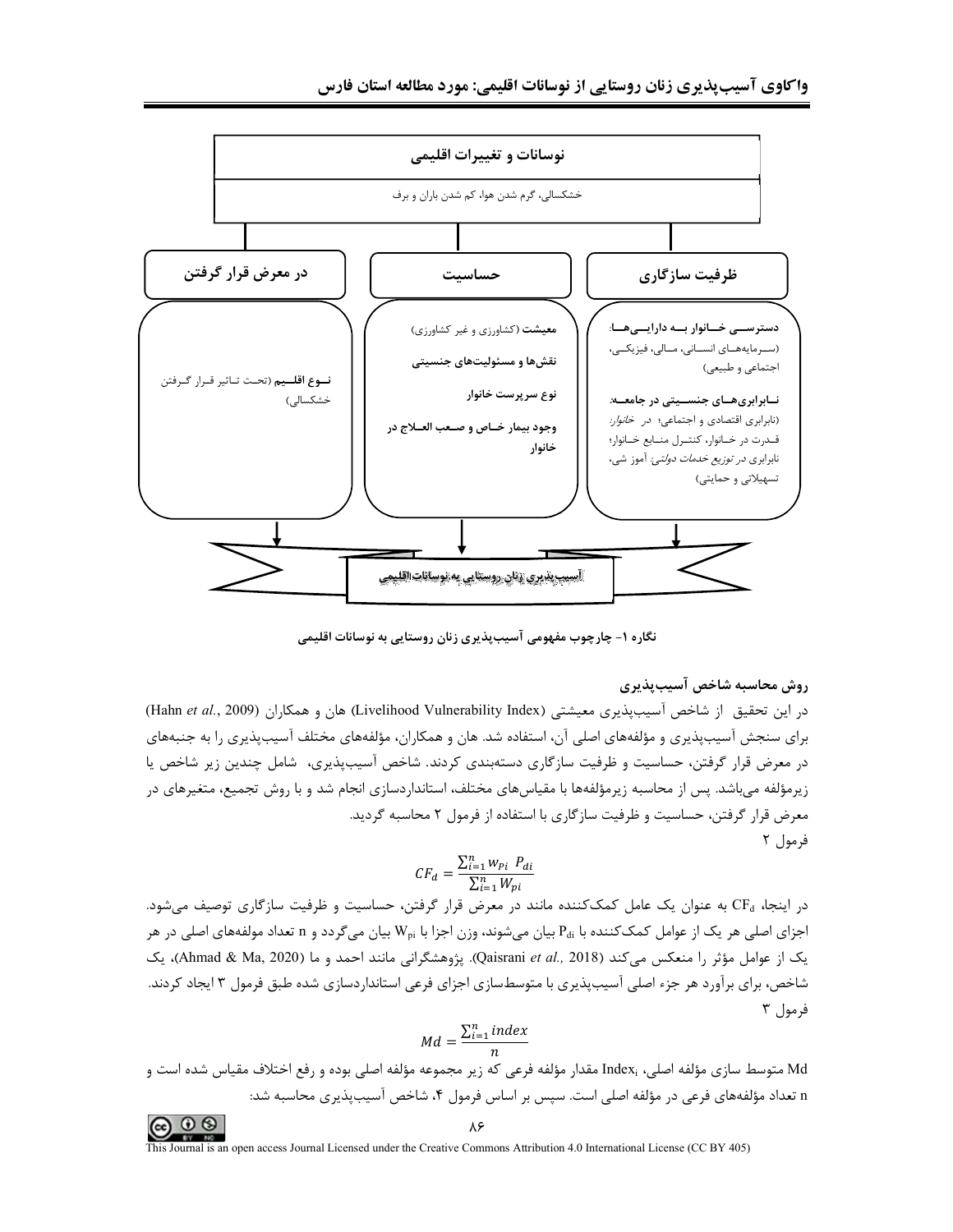$$
IVI_d = \frac{\sum_{i=1}^{n} W_{Mi} \times M_{di}}{\sum_{i=1}^{n} W_{Mi}}
$$

نمایانگر شاخص آسیبپذیری معیشتی و  $\rm{W_{Mi}}$  وزن هر یک از اجزاء مهم مؤلفههای آسیبپذیری و M<sub>di</sub> نیز متوسطسازی  $\rm{LVI_{d}}$ شده هر مؤلفه اصلی است). در مرحله آخر، شاخص ترکیبی حساسیت با ظرفیت سازگاری جمع می شود تا به یک شاخص آسیبپذیری ترکیبی برای زنان روستایی استان فارس در این مطالعه برسد. در اینجا، مجدداً تجمع حسابی وزنی اعمال میشود. IV شاخص ترکیبی آسیبپذیری است، Sen شاخص ترکیبی حساسیت، AC ظرفیت سازگاری مؤلفه آسیبپذیری و W وزنی است که به مؤلفههای اصلی آسیبپذیری اختصاص داده شده است (فرمول ۵). فرمول ۵

$$
IV = \frac{(Md_{Sen} \times W_{Sen}) - (Md_{AC} \times W_{AC})}{W_{Sen} + W_{AC}}
$$

IV شاخص آسیبپذیری زنان روستایی به نوسانات اقلیمی، Md<sub>sen</sub> شاخص حساسیت متوسطسازی شده، Md<sub>AC</sub> شاخص ظرفیت سازگاری متوسطسازی شده، $W_{Sen}$ وزن شاخص حساسیت و  $W_{AC}$ وزن شاخص ظرفیت سازگاری است.

#### يافتهها و بحث

#### ویژگیهای فردی زنان روستایی مورد مطالعه

بر اساس آمار توصیفی، میانگین سنی نمونههای مـورد پـژوهش ۴۱/۲۷ سـال بـا کمینـه ۱۶ و بیشـینه ۷۳ سـال بـوده اسـت. همچنین میانگین تجربه کاری زنان مورد مطالعه ۱۳/۲۵ سال بوده است. از نظر سطوح تحصیلی زنان روسـتایی مـورد مطالعـه، ۱۱/۱ درصد بی سواد، ۳۱/۸ درصد تحصیلات ابتدایی، ۱۹/۲ درصد تحصیلات متوسـطه، ۲۶/۴ درصـد تحصـیلات دبیرسـتانی و دیپلم و حدود ۱۱/۵ درصد از گروه مورد مطالعه، تحصیلات دانشگاهی داشتند.

از آنجا که هدف اصلی این مطالعه درک آسیبیذیری به عنوان یک نتیجه بوده است، نه عاملی که یک نتیجه را شکل مـیدهـد (Field & Barros, 2014)، لذا آسیبپذیری با در نظر گرفتن سه مؤلفه، مورد مطالعه قرار گرفت:

۲) حساسیت به خطر

۳) ظرفیت سازگاری

بر این اساس، مؤلفههای اصلی و فرعی آسیبپذیری زنان روستایی با توجه به پیشینه نگاشتهها و تئوری اکولوژی سیاسی فمینیستی در این تحقیق مشخص شدند. جدول ۴ مؤلفههای اصلی و فرعی آسیبپذیری زنان روستایی را نشان میدهد.

| _________________                                                                             |                    |
|-----------------------------------------------------------------------------------------------|--------------------|
| زيرمجموعه مؤلفه اصلى                                                                          | مؤلفه اصلى         |
| داراییها: سرمایههای مالی، انسانی، فیزیکی، اجتماعی و طبیعی، نابرابریهای جنسیتی                 | ظرفيت سازگاري      |
| معیشت (کشاورزی، غیر کشاورزی)، جنسیت سرپرست خانوار، وجود بیمار در خانوار، نقشها و<br>مسئوليتها | حساسيت             |
| نوسانات اقليمى                                                                                | در معرض قرار گرفتن |

جدول ۴- مؤلفههای آسیبیذیری زنان روستایی در برابر نوسانات اقلیمی

#### شاخص در معرض نوسانات اقلیمی قرار گرفتن

استان فارس به دلیل وجود عوارض طبیعی از نظر بارندگی، چند ناحیهی آب و هوایی متفاوت دارد (نقشه ۱) که عبارت از ناحیه گرم و خشک و کم بارش در جنوب استان، ناحیه نسبتاً گرم و کم بارش در جنوب شرق تا مرکز استان، منطقه معتدل با بارش بیشتر نسبت به مناطق کم بارش در مرکز تا غرب استان، مناطق سرد و مرتفع در شمال استان با بارش متغیر، بارش

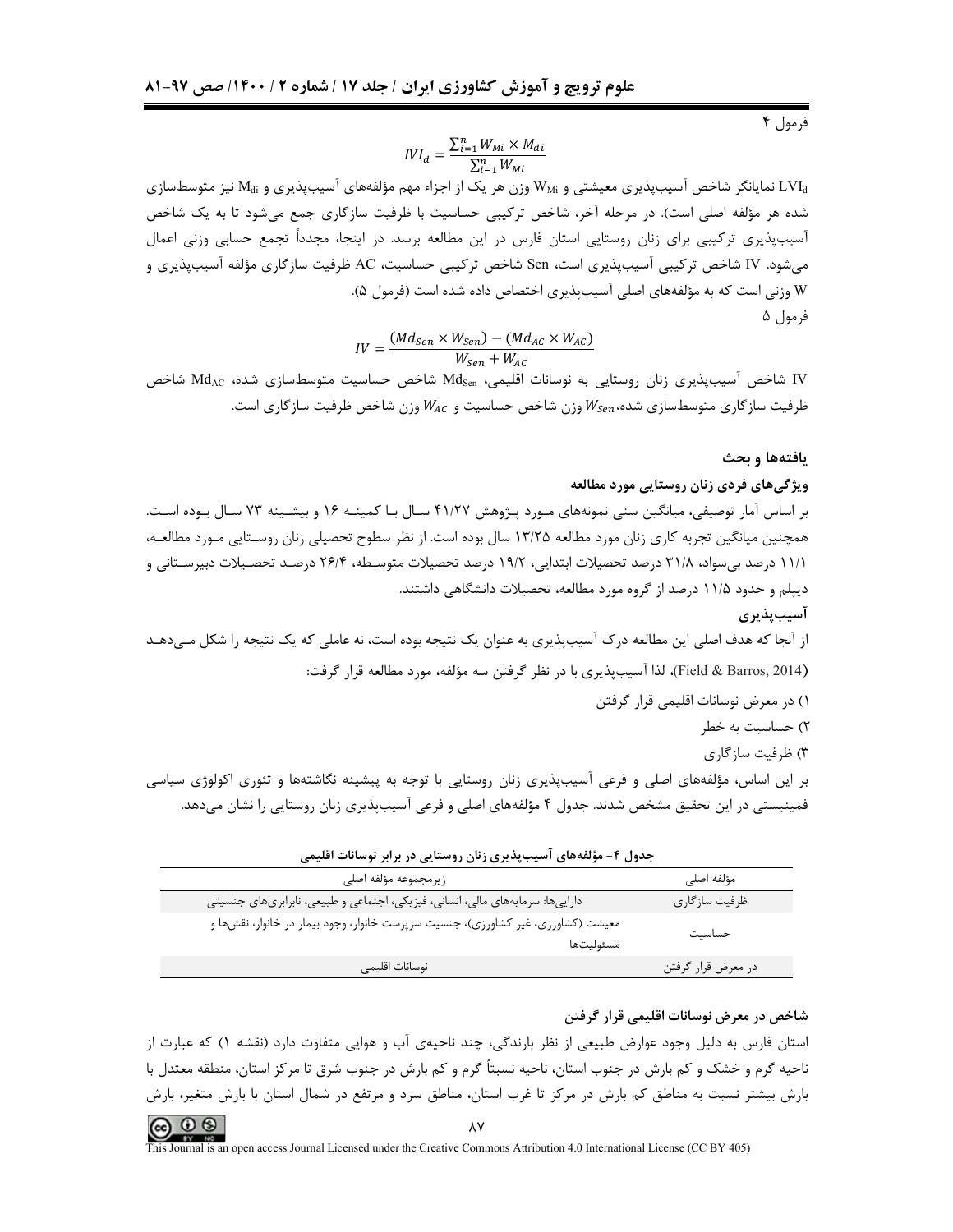زیاد در شمال غرب، بارش کم در شمال شرق و شرق استان است. میانگین بارش بلند مدت مناطق مختلف استان فارس از ۱۸۸ تا ۸۳۳ میلی متر در سطح استان متغیر می باشد که این تغییرات در نقشه ۱ نمایش داده شده است. بارندگی استان فارس در سال آبی ۹۶-۹۵، ۲۸۵ میلی متر بوده است که این آمار نشاندهنده ۱۰ ساله شدن خشکسالی در سطح استان فارس مے باشد.



نقشه ۱– توزیع بارندگی بلند مدت استان فارس

طبق گزارش سازمان هواشناسی استان فارس از نظر اقلیمی، در یک دوره ۱۲۰ ماهه، ۸۸/۳ درصد مساحت استان فارس تحت تأثیر خشکسالی شدید و بسیار شدید قرار گرفته است که ۱۱/۴ درصد تحت تأثیر خشکسالی متوسط و ۰/۳ درصد تحـت تـأثیر خشکسالی خفیف بوده است (سـازمان هواشناسـی کشـور، ۱۳۹۷)؛ بنـابراین تمـام شهرسـتانِهـای اسـتان فـارس در معـرض خشکسالی بودهاند و زنان روستایی عضو خانوارهای کشاورز در معرض این نوسانات اقلیمی قرار گرفتهاند. شاخص حساسيت

در این مطالعه، حساسیت به عنوان یک شاخص ترکیبی از تجمیع شاخصهای معیشت، نقشها و مسئولیتهای جنسیتی، جنسیت سرپرست خانوار و وجود بیمار صعبالعلاج در خانوار در نظر گرفته شده است. منظور از معیشت، محل تأمین درآمد افراد برای زندگی است. معیشت روستاییان معمولاً از دو منبع یعنی بخش کشاورزی و غیر کشاورزی تأمین میشود. معیشت کشاورزی، معیشتی است که از محل زراعت، باغداری، دامداری، فرآوری محصولات کشاورزی، کارگری بخش کشاورزی، تأمین میشود. معیشت غیر کشاورزی، معیشتی است که از محل سایر فعالیتهای خدماتی، صنایعدستی و سایر مشاغل تأمین می-گردد. میانگین معیشت از محل کشاورزی برای خانوار زنان روستایی شرکتکننده در این مطالعه، ۸۳/۲۳ میلیون تومان در سال با انحراف معیار ۷۷/۷۷ بوده است. همچنین میانگین معیشت از منابع غیر کشاورزی نیز ۳۴/۷۳ میلیون تومان در سال با انحراف معيار ۳۵/۶۵ بوده است.

نقشها و مسئولیتها، مجموعه فعالیتهایی است که هرکدام از دو جنس در زندگی روزمره انجام میدهند. شاخص ترکیبی نقشها و مسئولیتها با میانگین ۸/۷۲ و انحراف معیار ۳/۱۱ و کمینه ۱ و بیشینه ۱۹ بوده است (دامنه ۲۳-۰). از نظر

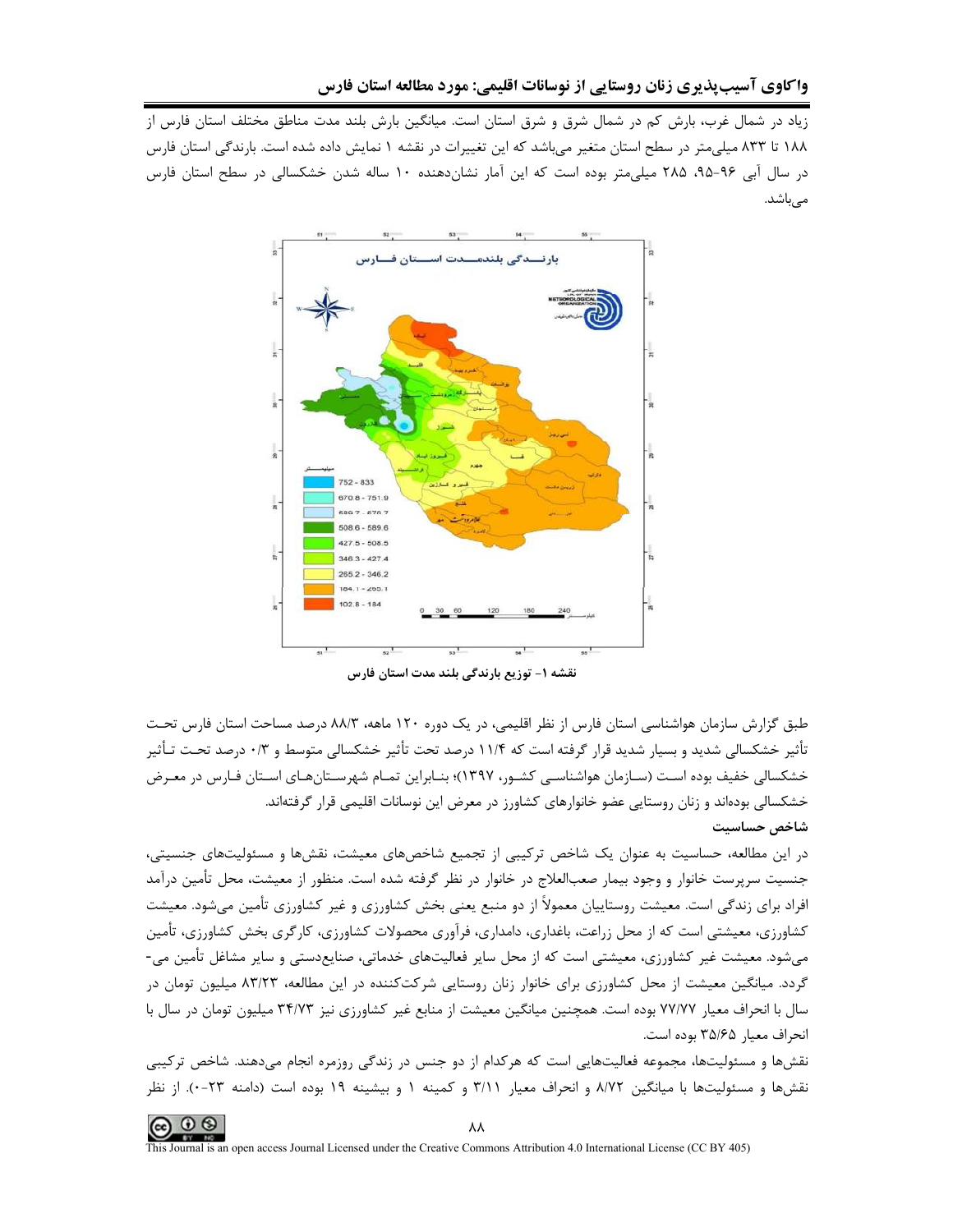جنسیت سرپرست خانوار، تعداد ۳۴ نفر (۸/۴ درصد) از زنان مورد مطالعه، سرپرست خانوار بودند. در مورد متغیر وجود بیمار در خانوار، طبق یافتههای این مطالعه، از نظر وجود بیمار زمینهای یا صعبالعلاج در خانوار، ۵۹ نفر (۱۴/۵ درصد) اظهار داشتند که در خانوار بیمار صعبالعلاج وجود دارد.

به منظور محاسبه شاخص ترکیبی حساسیت، ابتدا شاخصهای معیشت (کشاورزی و غیر کشاورزی)، نقشها و مسئولیتها، جنسیت سرپرست خانوار و وجود بیمار در خانوار با استفاده از تقسیم شاخص بر میانگین همان شاخص، رفع اختلاف مقیاس گرديد (جدول ۵)

| انحراف معيار            | ميانگين | بيشينه        | كمىنە         | سنحهها               |
|-------------------------|---------|---------------|---------------|----------------------|
| .795                    |         | $\lambda$ /۴) | $\bullet$     | معیشت از کشاورزی     |
| $1/\cdot 7$             |         | $V/\tau$      | ٠             | معيشت غير كشاورزى    |
| .77                     |         | 1/19          | ٠             | جنسيت سرپرست خانوار  |
| $\mathbf{Y}/\mathbf{F}$ | ۰/۹۸    | 9/1           | ٠             | وجود بيمار در خانوار |
| $\cdot$ /۳۵             |         | ۲/۲۴          | $\cdot$ / \ \ | نقشءا و مسئولیتها    |

جدول ۵– توصیف سنجههای حساسیت رفع اختلاف مقیاس شده

پس از مرحله استانداردسازی، متوسطسازی مؤلفههای فرعی زیر مجموعه حساسیت، انجام شد. سپس، بر اساس فرمول تجمیع که در قسمت روش پژوهش نیز برای محاسبه شاخصهای مختلف آسیبپذیری بیان گردید، شاخص ترکیبی حساسیت، از مجموع حاصلضرب زير مؤلفههاى حساسيت در وزن آنها، تقسيم بر مجموع وزن مؤلفههاى زير مجموعه حساسيت، محاسبه شد. بر این اساس، شاخص ترکیبی حساسیت زنان روستایی به نوسانات اقلیمی با میانگین ۲ و انحراف معیار ۰۰/۶۸، کمینه ۰/۲۴ و بیشینه ۳/۹۱ در این مطالعه بدست آمد (دامنه ۴-۰).

# شاخص ظرفيت سازگاري

ظرفیت سازگاری زنان روستایی از دسترسی خانوار به طیف وسیعی از منابع مختلف شامل سرمایههای انسانی، فیزیکی، مالی، طبیعی و اجتماعی و نابرابریهای جنسیتی حاصل میشود. از نظر دسترسی به سرمایه مالی، محل درآمد اصلی خانواده پاسخگویان بررسی شد؛ بیش از ۶۱ درصد از محل زراعت با میانگین درآمدی سالانه حدود ۴۵ میلیون تومان؛ فعالیتهای غیر کشاورزی با ۵۲ درصد و میانگین درآمد سالانه ۲۲/۸ میلیون تومان، دامداری با ۴۵/۱ درصد و میانگین درآمد ۲۲/۸ میلیون تومان و درآمد باغبانی با ۱۶ درصد محل تأمین معیشت خانوادههای پاسخگویان در این مطالعه بوده است. بالاترین میانگین درآمدی سالانه زنان روستایی شرکتکننده در این مطالعه به ترتیب، از محل فرآوری محصولات کشاورزی به میزان ۶۱۶ میلیون تومان، فعالیتهای خدماتی با میانگین درآمدی ۶/۲ میلیون تومان، صنایعدستی با میانگین درآمدی حدود ۳ میلیون تومان و کارگری در بخش کشاورزی با کسب میانگین درآمدی ۲/۵ میلیون تومان سالانه مهمترین محل کسب درآمد زنان روستایی شرکتکننده در این مطالعه بوده است. از نظر سرمایهگذاری زنان روستایی در طلا نیز ۳۳۴ نفر (۸۲/۳ درصد) اکنون ذخیره مالی در قالب طلا نداشتند. سایر پاسخگویان نیز در دامنه بین ۱ تا ۱۶۰ گرم سرمایهگذاری طلا داشتهاند. زنان روستایی مورد مطالعه در مورد میزان ذخیره پول نقد در بانک نیز متفاوت بودند که ذخیره پول نقد با میانگین ۴ میلیون تومان با انحراف معیار ۱۱/۸۶، کمینه صفر و بیشینه ۱۸۰ میلیون تومان بوده است. ۱۲۳ نفر از زنان روستایی هیچ ذخیره یول نقدی در بانک نداشتند. میانگین سرمایه مالی ۸۹۴/۷۹ میلیون تومان با انحراف معیار ۷۹۹/۲ و کمینه ۱۷ میلیون تومان و بیشینه ۵ میلیارد تومان بود.

برای ارزیابی سرمایههای طبیعی زنان روستایی از شاخصهای وضعیت آب و خاک (کمی و کیفی) و پوشش گیاهان منابع طبیعی استفاده شد. حاصلخیزی خاک با میانگین ۳/۰۹ و انحراف معیار ۱/۰۵ (در حد متوسط)، بالاترین مقدار میانگین در بین سنجههای سرمایه طبیعی را داشته است و کمترین نیز در مورد کمیت آب کشاورزی با میانگین ۲۱۶۶ و انحراف معیار ۱۱۰۹ بوده است. در کل، میانگین سرمایه طبیعی ۱۴/۲۷ با انحراف معیار ۴/۱۷ است که وضعیت آن به دلیل خشکسالی و نوسانات اقلیمے، کمتر از حد متوسط بودہ است.

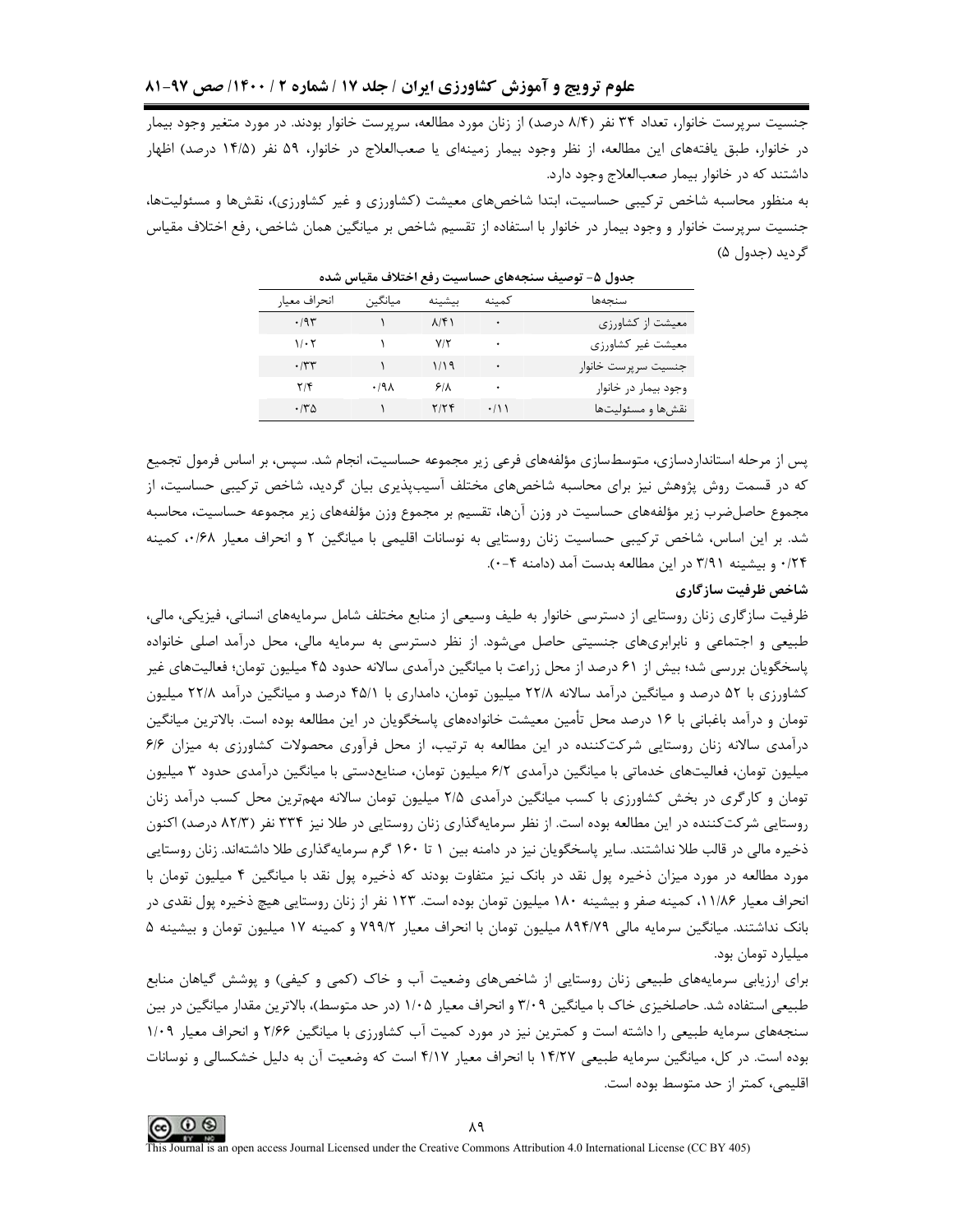سرمایه اجتماعی، شامل عضویت در گروهها و شبکهها، اعتماد، اقدام و همکاری جمعی و اطلاعات و ارتباطات است. بیشترین میزان تعامل اجتماعی و مشارکت داوطلبانه در گروهها و شبکهها، عضویت در صندوق،های اعتبارات خرد زنان روستایی با فراوانی ۲۲۹ نفر (۵۶/۴ درصد)، گروههای سیاسی و فرهنگی مانند بسیج خواهران با فراوانی ۱۱۸ نفر (۴۶/۳ درصد) و گروههای مذهبی مانند گروه مذهبی مساجد با فراوانی ۱۱۳ نفر (۲۷/۸ درصد) بوده است. بر اساس میانگین نظرات زنان روستایی مورد مطالعه، بالاترین اعتماد و همبستگی با میانگین ۳/۱۹ و انحراف معیار ۱/۰۶ (دامنه نظرات ۵-۱) به شورا و دهیار روستا، بالاترین اقدام جمعی در مورد مراسمهای شادی و عزا با میانگین ۳/۹۸ و انحراف معیار ۰/۹۳ (دامنه نظرات ۵-۱)، بیشترین تبادل اطلاعات در زمینه خشکسالی و اثرات آن ابتدا در سطح خانواده با میانگین ۳/۱۵ و انحراف معیار ۱/۲۵ و سپس با دوستان با میانگین ۲/۹۴ با انحراف معیار ۱/۳۳ (دامنه نظرات ۵−۱) بوده است و در نهایت سرمایه اجتماعی با میانگین ۲/۶۴ و انحراف معيار ٠/٤٢، كمينه ٠/٩٢ و بيشينه ٤/٨۶ بدست آمد (دامنه سرمايه اجتماعي بين ٧٨٨٠ تا ۶/٠۶ بوده است).

از نظر دسترسی به سرمایههای فیزیکی، میانگین دسترسی به تلفن ۳/۸۳ با انحراف معیار ۱/۰۹، آنتندهی تلویزیون ۳/۷۱ با انحراف معیار ۱/۰۷، آب سالم شرب ۳/۷ با انحراف معیار ۱/۰۶، جاده مناسب برای تردد به خارج از روستا ۳/۵۲ با انحراف معیار ۰۱/۰۴ آنتندهی تلفن همراه ۳/۲۳ با انحراف معیار ۱/۱۶ و دسترسی به وسایل نقلیه جهت تردد ۳/۰۸ با انحراف معیار ۱/۲۱ (دامنه ۵-۱) در محدوده بین متوسط و زیاد بوده است. سرمایه فیزیکی با میانگین ۲۹/۱۶ و انحراف معیار ۶/۷۳، کمینه ۱۱ و بيشينه ۴۵ (دامنه ۴۵-۹) محاسبه شد. سرمايه فيزيكي با توجه به ميانگين، از حد متوسط بالاتر بوده است. الف) دارایی ها

دارایی ها شامل تجمیع سرمایههای طبیعی، مالی، انسانی، اجتماعی و فیزیکی بوده است. ابتدا هر سرمایه با استفاده از روش تقسیم بر میانگین هر شاخص رفع اختلاف مقیاس شدند. سپس شاخص ترکیبی دسترسی به داراییها، از ضرب اعداد رفع اختلاف مقیاس شده در وزن هر سرمایه بدست آمد. وزنها بر اساس روش تحلیل مؤلفههای اصلی برآورد شد. بیشترین وزن متعلق به شاخص سرمایه طبیعی (۱۶۴۴) و کمترین وزن متعلق به سرمایه فیزیکی (۱۴۹۴) بوده است. در نهایت دسترسی به دارایی ها با میانگین ۱۱/۴۲ و انحراف معیار ۲/۹۳، کمینه ۴/۵۷ و بیشینه ۲۰/۶۲ بدست آمد (جدول ۶).

| سنحەها                   | كمىنە        | بيشينه                     | ميانگين                  | انحراف معيار |
|--------------------------|--------------|----------------------------|--------------------------|--------------|
| سرمايه طبيعي             | ۵            | ۲۵                         | 15/7V                    | f/Y          |
| سرمایه مالی              | ۱۷           | ۴۹۶۴                       | $\lambda$ 94/ $\gamma$ 9 | Y99/7        |
| سرمايه انسانى            | .199         | $\Lambda/\Upsilon\Upsilon$ | 4/69                     | 1/79         |
| سرمايه اجتماعى           | .195         | ۴۱۸۶                       | ۲/۶۴                     | .195         |
| سرمايه فيزيكى            | ۱۱           | ۴۵                         | ۲۹/۱۶                    | 5/77         |
| مجموع (دسترسی به دارایی) | $f/\Delta V$ | $Y \cdot 19Y$              | ۱۱/۴۲                    | Y/9Y         |

جدول ۶- توصیف سنجههای دسترسی به داراییها

#### ب) نابرابری جنسیتی

میانگین نابرابری جنسیتی در جامعه مورد مطالعه، با میانگین ۱/۴۵ و انحراف معیار ۰/۲۱، کمینه ۸۱/ ۰ و بیشینه ۲/۰۹ بوده است (دامنه ۲/۰۹–۱۸۱۰). میانگین نابرابری جنسیتی در خانوار ۱/۷۵ با انحراف معیار ۰/۳۷، کمینه ۱۶۷۰ و بیشینه ۲/۷۶ بوده است (دامنه ۰/۶۷-۱۶۷-۴). میانگین نابرابری جنسیتی در ارائه خدمات دولتی ۲۹/۰۴ با انحراف معیار ۶/۷، کمینه ۸ و بیشینه ۴۰ بوده است. میزان میانگین نابرابری جنسیتی در ارائه خدمات دولتی در محدوده متوسط تا زیاد قرار دارد که نشان از نبودن عدالت جنسیتی در ارائه خدمات دولتی دارد. به منظور محاسبه شاخص ترکیبی نابرابری جنسیتی، شاخصهای نابرابری جنسیتی در خانوار، نابرابری جنسیتی در جامعه و نابرابری جنسیتی در ارائه خدمات دولتی، رفع اختلاف مقیاس شدند. سیس شاخص ترکیبی نابرابری جنسیتی محاسبه گردید. در کل، نابرابری جنسیتی با میانگین ۲/۰۶ و انحراف معیار ۰٬۱۳۰ کمینه ١/٢٢ و بيشينه ٢/٨٩ (دامنه بين ١/٢٢ تا ٣/١٨) بوده است.

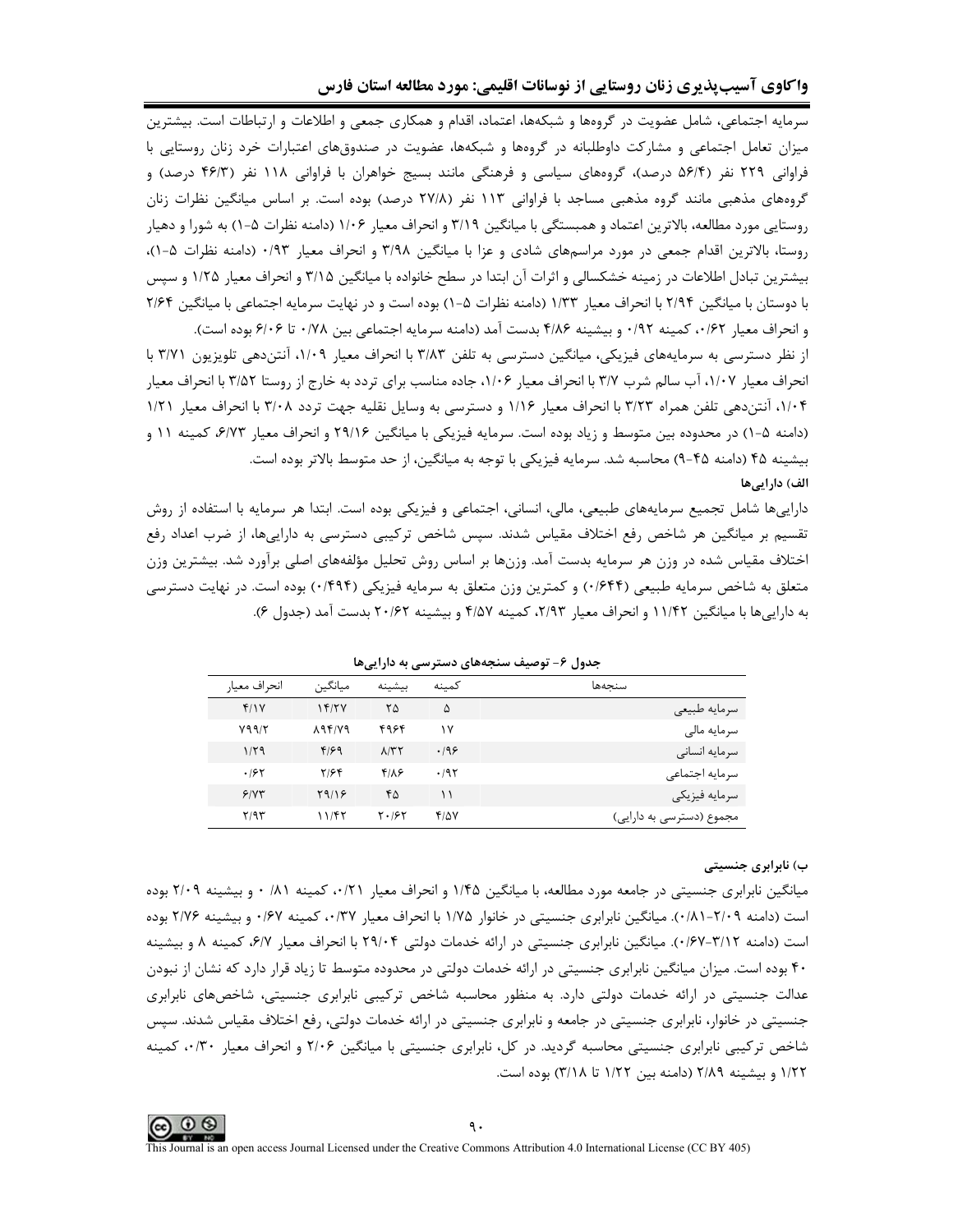برای محاسبه شاخص ظرفیت سازگاری، سنجههای زیرمجموعه شامل متغیرهای نابرابری جنسیتی و داراییها (سرمایهها) استانداردسازی شدند. نتایج توصیف سنجههای ظرفیت سازگاری رفع اختلاف مقیاس شده در جدول ۷ ارائه شده است.

| جدول ۷- توصیف سنجههای رفع اختلاف مقیاس شده ظرفیت سازگاری |         |                   |            |                   |  |  |  |
|----------------------------------------------------------|---------|-------------------|------------|-------------------|--|--|--|
| انحراف معيا,                                             | ميانگين | بيشينه            | كمىنە      | سنحەها            |  |  |  |
| .19                                                      |         |                   | ۰/∆۹       | ٰ نابرابری جنسیتی |  |  |  |
| ۱۲۵                                                      |         | $\lambda/\lambda$ | $\cdot$ /۴ | داراییها          |  |  |  |

 $\mathbb{R}^d$  and  $\lambda$  the substitution of  $\lambda$  and  $\lambda$  and  $\lambda$  and  $\lambda$  and  $\lambda$  and  $\lambda$  and  $\lambda$  and  $\lambda$  and  $\lambda$  and  $\lambda$  and  $\lambda$  and  $\lambda$  and  $\lambda$  and  $\lambda$  and  $\lambda$  and  $\lambda$  and  $\lambda$  and  $\lambda$  and  $\lambda$  and  $\lambda$  and

پس از استانداردسازی برای همه زیرمجموعهها و متوسطسازی برای مؤلفههای اصلی آسیبپذیری، از روش تجمیع برای محاسبه مقادیر ظرفیتهای سازگاری طبق فرمول ۶ استفاده شد:

فرمول ۶

$$
Ac = \frac{(Md_{ATA} \times W_{ATA}) - (Md_{GI} \times W_{GI})}{W_{ATA} + W_{GI}}
$$

وزن شاخص دارایی ها متوسط سازی شده دارایی ها، Md<sub>GI</sub> متوسط سازی شده نابرابری جنسیتی، W<sub>aTA</sub> وزن شاخص دارایی ها و W<sub>aT</sub> وزن شاخص نابرابری جنسیتی است. در نهایت ظرفیت سازگاری زنان روستایی استان فارس با میانگین ۱۶۶ و انحراف معیار ۰۰/۰۷ کمینه ۰/۴۷ و بیشینه ۰/۸۸ بدست آمد. دامنه ظرفیت سازگاری بین صفر تا یک می،باشد که هر چه به عدد یک نزدیکتر باشد، ظرفیت سازگاری بالاتر است.

ج) محاسبه شاخص آسیب پذیری زنان روستایی

آسیبپذیری، تابعی از در معرض قرار گرفتن تغیرات اقلیمی، حساسیت و ظرفیت سازگاری در نظر گرفته شده است. در این مطالعه، تغییر اقلیم در قالب شاخصههای کمآبی و خشکسالی در نظر گرفته شد و همه شهرستانهای استان فارس طی یک دوره ۱۲۰ ماهه در محدوده خشکسالی متوسط قرار گرفتند و بنابراین فرض بر این بود که همه نمونههای مورد مطالعه در معرض نوسانات اقلیمی قرار گرفتهاند. سیس با استفاده از شاخصهای ترکیبی که توضیح داده شد، حساسیت و ظرفیت سازگاری، مورد محاسبه قرار گرفت (جدول ۸).

| __<br>. .<br>.              | <i>.</i> . _ <i>.</i> |               | --------       | ----         |
|-----------------------------|-----------------------|---------------|----------------|--------------|
| شاخص                        | كمننه                 |               | بيشينه ميانگين | انحراف معيار |
| احساسىت                     | .715                  | 1/90          |                | .779         |
| ظرفیت سازگاری               | $\cdot$ /yy           | $1/\tau$      |                | .115         |
| آسیبپذیری به نوسانات اقلیمی | $\cdot$ /16           | $\cdot$ / Y A | $.15\lambda$   | $\cdot/1$    |

جدول ٨- توصیف شاخص آسیبپذیری به نوسانات اقلیمی زنان روستایی مورد مطالعه

اطلاعات مورد نظر در مورد آسیبپذیری ناشی از نوسانات اقلیمی در قالب سه بعد در معرض قرار گرفتن، حساسیت و ظرفیت سازگاری، جمعآوری گردیده است. در مرحله آخر، شاخص ترکیبی حساسیت با ظرفیت سازگاری جمع میشود تا یک شاخص آسیبپذیری ترکیبی برای زنان روستایی استان فارس در این مطالعه بدست آید. در اینجا، مجدداً تجمیع حسابی وزنی اعمال می شود و IV شاخص تركيبي آسيبپذيري، Sen شاخص تركيبي حساسيت، AC ظرفيت سازگاري مؤلفه آسيبپذيري و W وزني است كه به مؤلفههای اصلی آسیبپذیری اختصاص داده شده است (فرمول ۷).

فرمول ۷

$$
IV = \frac{(Md_{Sen} \times W_{Sen}) - (Md_{AC} \times W_{AC})}{W_{Sen} + W_{AC}}
$$

IV شاخص آسیبپذیری زنان روستایی به نوسانات اقلیمی، Md<sub>sen</sub> شاخص حساسیت متوسط سازی شده، Md<sub>AC</sub> شاخص ظرفیت سازگاری متوسط سازی شده، Wsen وزن شاخص حساسیت و Wac وزن شاخص ظرفیت سازگاری هستند. در نهایت شاخص

$$
\bigcirc \hspace{-0.5mm} \bigcirc \hspace{-0.5mm} \bigcirc \hspace{-0.5mm} \bigcirc \hspace{-0.5mm} \bigcirc \hspace{-0.5mm} \bigcirc
$$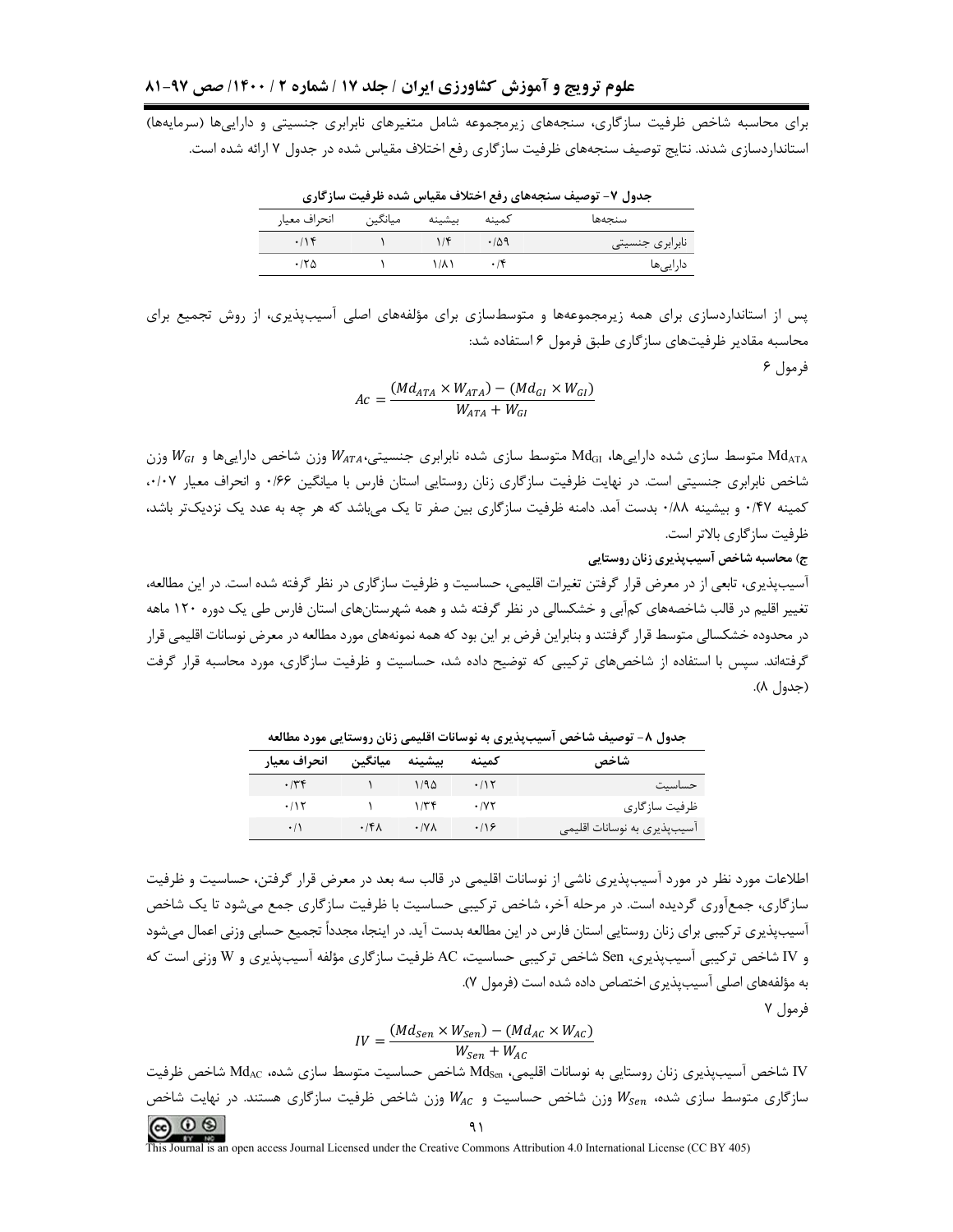آسیبپذیری زنان روستایی به نوسانات اقلیمی با میانگین ۰/۴۸ و انحراف معیار ۰/۱۱ کمینه ۰/۱۶ و بیشینه ۰/۷۸ بدست آمد. دامنه شاخص آسیبپذیری زنان روستایی بین صفر تا یک بوده است که هر چه عدد آسیبپذیری به یک نزدیکتر باشد، آسیبپذیری زنان روستایی بیشتر خواهد بود.

از آزمون همبستگی پیرسون به منظور بررسی همبستگی بین سازمهای مختلف و آسیبپذیری زنان روستایی از نوسانات اقلیمی استفاده گردید. طبق جدول ۹ یافتهها نشان داد که بالاترین همبستگی با آسیبیذیری اقلیمی، مربوط به متغیر معیشت از بخش غیر کشاورزی (۴۰۰/۰۰=r) است که ارتباط معکوسی با آن دارد. هر چه معیشت از بخش غیر کشاورزی بیشتر باشد، آسیبپذیری زنان روستایی از نوسانات اقلیمی کمتر خواهد بود. دومین متغیر دارای همبستگی بالا با آسیبپذیری اقلیمی زنان روستایی، مربوط به وجود بيمار در خانه (1\40/+r) است. هرچه احتمال وجود بيمار در خانه بيشتر باشد، آسيبپذيري زنان روستايي از نوسانات اقليمي نیز بیشتر خواهد بود. همچنین بین آسیبپذیری و نابرابریهای جنسیتی نیز همبستگی مثبت و معنیدار بوده است. از نظر درجه همبستگی، اول نابرابری جنسیتی در ارائه خدمات دولتی (۴۱۲/۰=۲)، دوم نابرابری جنسیتی در خانوار (۳۶۳/۰=۲) و سپس نابرابری جنسیتی در جامعه، بالاترین همبستگی را داشتهاند. نابرابری جنسیتی، یک بعد اصلی است که مانع از افزایش ظرفیت سازگاری میشود و به آسیبپذیری بیشتر زنان روستایی از نوسانات اقلیمی، منجر میگردد. چراکه شرایط نابرابری اجتماعی و سیاسی به زنان، شرايط نابرابر انساني را تحميل مي كند كه اين يافته با نتايج مطالعه مكـماهان (MacMahon, 2017) همخواني دارد.

| ۱۴                           | $\mathsf{I}^\star$                   | $\mathsf{I}^\mathsf{r}$                  | ١١                              | 1.                                              | ۹                     | $\lambda$                        | Y                                   | ۶                                | ۵                           | ۴                         | ۳       | ۲                   |    | سازدها                            |
|------------------------------|--------------------------------------|------------------------------------------|---------------------------------|-------------------------------------------------|-----------------------|----------------------------------|-------------------------------------|----------------------------------|-----------------------------|---------------------------|---------|---------------------|----|-----------------------------------|
| $.  F Y^{40}$                | .179400                              | .11900                                   | $-1790$                         | $-\cdot$    $\cdot$ -                           | $-17\%$               | $\cdot \cdot\uparrow\uparrow$    | .  . .9                             | $-19.14$                         | $\cdot  I \rangle ^{44}$    | $.71$ Y 1 $^{\circ}$      | $-1.7Y$ | $-100$ 900          |    | ۱- اسیپېډیري                      |
| $\cdot$ $\cdot$ rr           | $\cdot   \cdot \rangle$              | $-1 - 96$                                | $\cdot$ / $\cdot$ / $\Delta$    | $-\cdot$ $\uparrow$ $\uparrow$                  | $-1 - 1$              | $\cdot/\cdot\!\!\!\!\lambda\tau$ | $-.11$                              | $.11 -$                          | $\cdot   \cdot   \cdot$     | $-1 - 17$                 | -100900 |                     |    | ٢-بيماري                          |
| $\cdot/\cdot\lambda\Delta$   | $-119.40$                            | $-1.97$                                  | $.   \rangle$ $64$              | $\cdot$ $ \cdot$ $\cdot$                        | $-1.7$                | $-115700$                        | $-15900$                            | $- \cdot     \cdot$ <sup>0</sup> | $\cdot \cdot $              | $\cdot$    $\cdot$ \text{ |         | $\omega_{\rm{eff}}$ | ¥, | ٣- سرپرست خانوار                  |
| $-11990$                     | .1.19                                | $\cdot \cdot $                           | $-1 - 19$                       | $\cdot$ /٢١۵**                                  |                       | $\cdot$ $\cdot$ $\cdot$          | $\cdot \!\cdot\!\!\cdot\!\!\rangle$ | $-1111$                          | $\cdot/\cdot \wedge \Delta$ |                           | ÷,      | $\omega$            | è  | ۴-نقشها                           |
| $- \cdot    \cdot V^{\circ}$ | $- \cdot   \cdot   \wedge$           | $-1 - 1$                                 | $\cdot$ / $\cdot$ YY            | $\cdot/\uparrow\uparrow\downarrow\uparrow^{00}$ | $-110$ f $\circ$      | $.  F9 $ <sup>60</sup>           | $\cdot$ /۲۳.00                      | $-17Y0^{00}$                     |                             | ä,                        |         |                     |    | ۵-معیشت کشاورزی                   |
| $\cdot \cdot\cdot $          | $- \cdot ^2$                         | $-1 - 1.5$                               | $-1.97$                         | $-1.07$                                         | $-11$ $\Lambda$ $500$ | $-1115°$                         | $-\cdot/\cdot\Lambda$ Y             |                                  | ÷                           |                           |         |                     |    | ۶- معیشت غیر کشاورزی              |
| $-11.50$                     | $- -  - \uparrow \uparrow$           | $-1.50$                                  | $\cdot \!\cdot\!\cdot\!\rangle$ | $-19400$                                        | $-110$ foo            | $- T $ $5^{40}$                  |                                     |                                  |                             |                           |         |                     |    | ٧- سرمايه اتسانى                  |
| $\cdot$ $\cdot$ Fr           | $\cdot \cdot\cdot\mathbin{\lozenge}$ | $\cdot \!\cdot\!\cdot\!$                 | $-1.59$                         | .9990                                           | $\cdot$ /////         |                                  | $\overline{\phantom{a}}$            | ÷                                |                             |                           |         |                     |    | ۸- سرمایه مالی                    |
| $-1$ (YY) <sup>40</sup>      | $-119500$                            | $\cdot \!\cdot\! \mathsf{M}$             | $\cdot$ / $\Lambda$ ۲۷γ°        | $\cdot$ $\Lambda$ $\uparrow$ $\uparrow$         |                       | $\blacksquare$                   | $\blacksquare$                      |                                  | $\frac{1}{2}$               |                           |         | ٠                   |    | ۹- سرمايه طبيعي                   |
| $-.$ TYY $*$                 | $-179100$                            | $. \cdot $                               | .115000                         | ١                                               | ٠                     |                                  |                                     |                                  |                             |                           |         |                     |    | ١٠- سرمايه اجتماعي                |
| $-179500$                    | $-. $                                | $- \cdot   \cdot \hat{\mathsf{y}} \cdot$ |                                 | $\omega$                                        | ۷                     |                                  | $\blacksquare$                      |                                  |                             |                           |         | ٠                   |    | 11-سرمايه فيزيكي                  |
| .19100                       | $.$    $+$ $+$ $+$                   |                                          |                                 | i.                                              |                       |                                  | ä,                                  | Q                                |                             |                           |         |                     |    | ۱۲-نابرابری جنسیتی در جامعه       |
| .14440                       |                                      |                                          |                                 |                                                 |                       |                                  |                                     |                                  |                             |                           |         | ٠                   | ÷  | ١٣- نابرابری جنسیتی در خانوار     |
|                              | í,                                   |                                          |                                 | -                                               | -                     | $\overline{\phantom{a}}$         | $\overline{\phantom{a}}$            | $\overline{a}$                   | $\overline{\phantom{a}}$    | ă                         |         |                     | ä  | ۱۴-نابرابری جنسیتی در خدمات دولتی |

جدول ۹- ماتریس همبستگی سازههای مورد بررسی

\*\*همبستگی در سطح احتمال ۱ درصد (p≤ 0/01).

\*همبستگی در سطح احتمال ۵ درصد (0/05\_p).

به منظور شناسایی و تفکیک گروههای همگن زنان روستایی برحسب میزان آسیبپذیری در برابر نوسانات اقلیمی، از روش تحلیل خوشهای K میانگین استفاده شد. با توجه به مؤلفههای آسیبیذیری، پاسخگویان در سه خوشه قرار گرفتند و سه خوشه با شاخص آسیب پذیری (آسیب پذیری کم، آسیب پذیری متوسط و آسیب پذیری زباد) مشخص شد (جدول ۱۰).

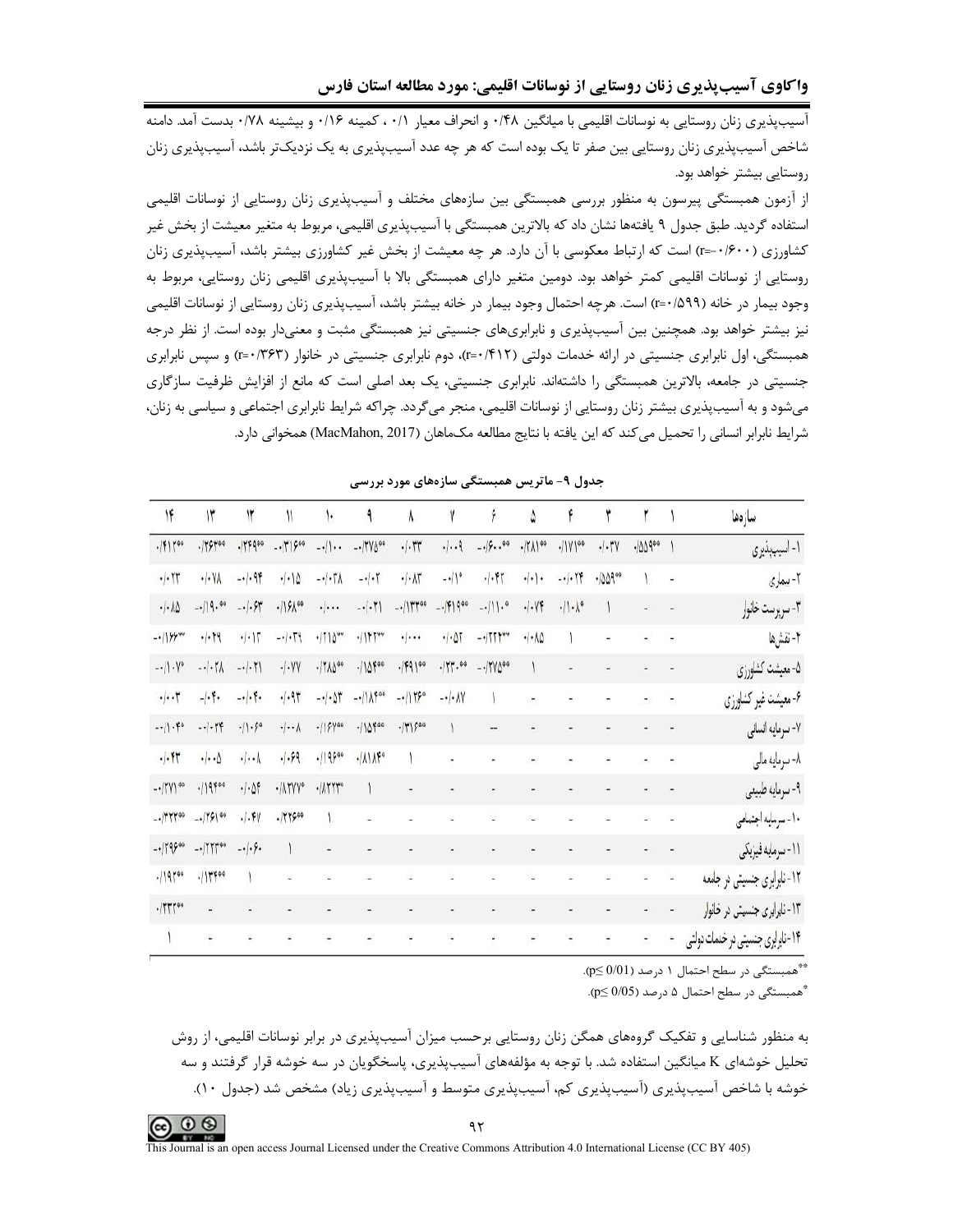| فراواني | سطح آسيبپذيري   | شاخص                                       |
|---------|-----------------|--------------------------------------------|
| ٨Y      | آسیبپذیری کم    | $.78 - .787$                               |
| ۲۱۰     | آسيبپذيري متوسط | $\cdot$ /۴۳- $\cdot$ /۵۶                   |
|         | آسیبپذیری زیاد  | $\cdot$ / $\Delta V - \cdot$ / $V \Lambda$ |

جدول ۱۰– توصیف خوشهبندی شاخص آسیبیذیری زنان روستایی

همچنین با هدف مقایسه میزان حساسیت و ظرفیت سازگاری در بین خوشههای آسیبپذیر، از آزمـون تحلیـل واریـانس یـک طرفـه (ANOVA) استفاده گردید. میانگین حساسیت و ظرفیت سازگاری در خوشههای مورد بررسی از لحاظ آماری تفـاوت معنـی<اری بـا یکدیگر داشتهاند. برای تشخیص این تفاوت در بین گروههای مختلف، از آزمون تعقیبی LSD اسـتفاده شـد. بـه طـور کلـی، مقایسـه میانگین شاخصهای مرتبط با آسیبپذیری در گروههای مختلف طبق یافتههای این تحقیق نشان داد که گروه با آسیبپـذیری زیـاد از نوسانات اقلیمے در مقایسه با دو گروه دیگر، دارای ظرفیت سازگاری کمتر و حساسیت بیشتر بودهاند. ایـن گـروه در مقایسـه بـا دو خوشه دیگر از نظر دسترسی به مجموع سرمایهها و داراییها، با دسترسی کمتر و با نـابرابری جنســیتی بـالاتری مواجــه بـودهانــد. در میان زیر شاخصهای دسترسی به داراییها، تفاوت میانگین خوشهها از نظر سـرمایههـای طبیعـی و فیزیکـی، معنـیدار بـوده اسـت (جدول ١١). به طوري كه در شرايط دسترسي كمتر به سرمايه طبيعي و فيزيكي، ميـزان آسـيبپـذيري بيشـتر بـوده اسـت. از نظـر مقایسه میانگین شاخصهای حساسیت نیز، معیشت کشاورزی، معیشت غیر کشاورزی، نقشها و مسئولیتها، وجـود بیمـار در خانـه، تفاوت معنی داری بین گروههای آسیبیذیر ایجاد کردهاند. به طور خاص، آسیبیذیری زنان روستایی در نتیجه تقسیم جنسـیتی کـار، بیشتر بوده است که ماهیت کار زنان را بی|رزش میکند و زنان را در معرض چالشهای زیستمحیطی قرار میدهد. از نظر نقشهـا و مسئولیتها، هر چه نقشهای بیشتری به زنان روستایی واگذار شده باشد، در خوشههـای بـا آسـیبپـذیری زیـادتر قـرار مـیگیرنـد. محدوديت زنان روستايي آسيبپذير، در انجام كارهاي اقتصادي به دليل نقش@ي تعريف شده اجتماعي براي آنان در خـانواده اسـت. در این مطالعه از نظر جنسیت سرپرست خانوار، تفاوت معنیداری بین گروههای آسیبپذیر وجود نداشته اسـت کـه بـرخلاف نتیجـه مطالعات كليسن و همكاران (Klasen et al., 2015) مى باشد.

|                           |                              |                                                                  | میانگین (انحراف معیار) خوشهها                             |                                                                                                          | متغيرها                        |
|---------------------------|------------------------------|------------------------------------------------------------------|-----------------------------------------------------------|----------------------------------------------------------------------------------------------------------|--------------------------------|
| P                         | F                            | آسیبپذیری زیاد                                                   | آسيبپذيرى متوسط                                           | آسیبپذیری کم (n=۸۷)                                                                                      |                                |
|                           |                              | $(n = VF)$                                                       | $(n = \Upsilon)$                                          |                                                                                                          |                                |
| $\cdot$ / $\cdot$ $\cdot$ | 41/16                        | $\cdot$ /۶ $\cdot$ ( $\cdot$ / $\cdot$ Y) <sup>c</sup>           | $\cdot$ 199 $(\cdot/\cdot \vee)^{b}$                      | $\cdot$ /Y \ $(\cdot / \cdot \vee)^a$                                                                    | ظرفيت سازگاري                  |
| $\cdot/\cdot\cdot\cdot$   | 18/99                        | $9/\lambda \Delta (\Upsilon/\cdot \Upsilon)^c$                   | $11/57 (7/17)^b$                                          | $17/F1 (7/F9)^{a}$                                                                                       | دسترسی به داراییها             |
| .1991                     | .1991                        | $1.77/5$ ( $\Lambda$ ۳۴/۹)                                       | $9.4$ ( $\lambda$ ) $\gamma$ ( $\lambda$ )                | <b><i>AFFIT (VATIT)</i></b>                                                                              | سرمايه مالي*                   |
| .199                      | · /YYY                       | $f/\lambda \Upsilon$ (1/۶1)                                      | ۴/۶۵ (۱/۲۷)                                               | $f/\lambda$ ( $1/\cdot$ $\Delta$ )                                                                       | سرمايه انسانى*                 |
| .790                      | 1/57                         | $\mathsf{Y}/\Delta \mathsf{F}\ (\cdot/\Delta \mathsf{Y})$        | $Y/\mathcal{F}\Delta$ ( $\cdot$ / $\mathcal{F}\Upsilon$ ) | $\uparrow/\upgamma$ ( $\cdot/\upbeta\upbeta$ )                                                           | سرمايه اجتماعي*                |
| $\cdot/\cdot\cdot$        | Y1/F                         | $11/YY (f/75)^c$                                                 | $15/05$ (T/AV) <sup>b</sup>                               | 10/V (٣/۶٥) <sup>a</sup>                                                                                 | سرمايه طبيعي                   |
| $\cdot/\cdot\cdot$        | 18184                        | $Y$ $9$ $Y$ $Y$ $(0)$ $(9)$ $Y$                                  | $Y\Lambda/YY$ $(9/Y)^b$                                   | $\mathsf{r}\mathsf{r}/\mathsf{r}\mathsf{r}$ ( $\mathsf{F}/\mathsf{f}\mathsf{f}\mathsf{r}$ ) <sup>a</sup> | سرمايه فيزيكي                  |
| $\cdot$ / $\cdot$ .       | $f\Delta/Y$                  | $Y/ Y \mathcal{F} (Y Y \mathcal{F})^C$                           | $Y/\cdot Y (\cdot / \Upsilon V)^b$                        | $1/\lambda \Delta (1/\Upsilon V)^{a}$                                                                    | نابرابري جنسيتي                |
| $\cdot$ / $\cdot$ $\cdot$ | 19/9.                        | $1/97$ $(1/7)$ <sup>c</sup>                                      | $1/N\Delta$ $(0.77V)^b$                                   | $1/\Delta\lambda$ ( $\cdot$ /٣) <sup>a</sup>                                                             | نابرابری جنسیتی در خانوار      |
| $\cdot/\cdot\cdot\cdot$   | 11/79                        | $1/\Delta$ $($ $\cdot$ / $\tau$ ) <sup>c</sup>                   | 1/ff((1)                                                  | $1/\Gamma$ $9$ $($ $\cdot$ / $\Gamma$ $\Gamma$ $)$ <sup>a</sup>                                          | نابرابری جنسیتی در جامعه       |
| $\cdot/\cdot\cdot\cdot$   | <b>TANF</b>                  | $\Gamma\Upsilon/\Delta\Delta$ ( $\Delta/\Upsilon$ ) <sup>c</sup> | $Y9/YY (Y/\Delta Y)^b$                                    | $\Upsilon \Delta / \cdot \Delta (\mathcal{F}/\Delta \mathcal{F})^a$                                      | نابرابری جنسیتی در خدمات دولتی |
| $\cdot$ / $\cdot$ $\cdot$ | $Y \cdot Y / Y$              | $Y/\Lambda$ ( $\cdot/\Delta$ ) <sup>c</sup>                      | $Y/\cdot Y$ ( $\cdot$ /۴۳) <sup>b</sup>                   | $1/\Upsilon\Upsilon(\cdot/\Delta)^{a}$                                                                   | حساسيت                         |
| $\cdot$ / $\cdot$ $\cdot$ | 10/07                        | $11.96 (9A)$ $8A)$                                               | $\lambda$ 9/1 (Y1/FF) <sup>b</sup>                        | $f \wedge / \cdot f (\wedge f)$ <sup>a</sup>                                                             | معيشت كشاورزي                  |
| $\cdot/\cdot\cdot\cdot$   | $\lambda \cdot \lambda/\tau$ | $15/20 (11/10)^c$                                                | $Yf/\Delta\Delta$ ( $YY/\Delta$ ) <sup>b</sup>            | $Y^2 \wedge (Y^2)$                                                                                       | معيشت غير كشاورزي              |
| $\cdot/\cdot\cdot$ Y      | F/99                         | 9/15 (1)                                                         | $9/0$ ( $7/99$ )                                          | $V/T (T/Tf)^a$                                                                                           | نقشها و مسئوليتها              |
| $\cdot/\Delta$            | .1911                        | $\cdot/\right)$ ( $\cdot/\right)$ )                              | $\cdot/\cdot \wedge (\cdot/\!\!\!\!\!\wedge\!\!\!\wedge)$ | $\cdot/\cdot \Delta$ ( $\cdot$ /٢٣)                                                                      | جنسيت سرپرست خانوار*           |
| $\cdot$ / $\cdot$ $\cdot$ | 158/11                       | $\cdot$ / $\times$ ( $\cdot$ / $\times$ $\uparrow$ )             | $\cdot$ / $\cdot$ ( $\cdot$ / $\uparrow$ )) <sup>a</sup>  | $\cdot/\cdot$ \ $(\cdot/\mathcal{N})^a$                                                                  | وجود بيمار در خانه             |
| $\cdot$ / $\cdot$ $\cdot$ | 595/0                        | $\cdot$ $\beta$ ۳ $\left(\cdot\right)\cdot$ $\beta$ <sup>c</sup> | $\cdot$ /۴۸( $\cdot$ / $\cdot$ ۳) <sup>b</sup>            | $\cdot$ /٣۶ $(\cdot \mid \cdot \nabla)^a$                                                                | آسیبپذیری در کل                |

| جدول ۱۱- مقایسه میانگین متغیرهای مورد پژوهش در میان خوشههای اسیبپذیر به نوسانات اقلی |  |
|--------------------------------------------------------------------------------------|--|
|--------------------------------------------------------------------------------------|--|

حروف انگلیسی مشترک در هر ردیف نشاندهنده عدم وجود تفاوت معنیدار بین خوشهها میباشد.

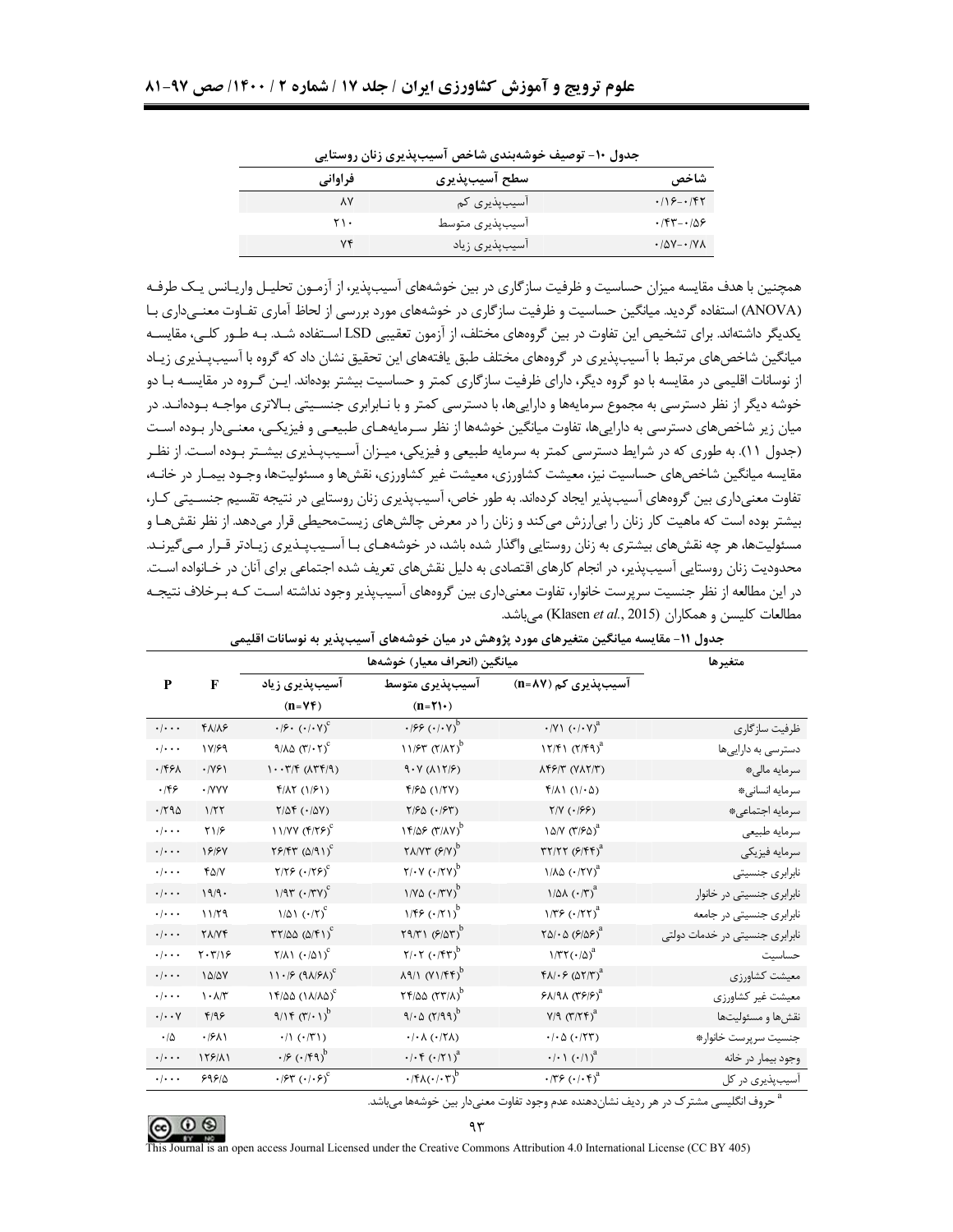۔<br>-<br>- تفاوت معنی داری بین گروہھا وحود ندا، ند.

از آزمون همبستگی پیرسون به منظور بررسی همبستگی بین سازههای مختلف سرمایه انسانی با آسیبپذیری استفاده گردید (جدول ١٢) كه ارتباط آسيبپذيري اقليمي با سن زن، تجربه كاري زن روستايي و تجربه كاري شوهر، مثبت و معنىدار بوده است. هر چه زنان مسنٍتر باشند، در برابر اثرات نوسانات اقلیمی آسیبپذیرتر خواهند بود که با نتایج تحقیقات اعتمادی و همکاران (۱۳۹۳) همسو است. همچنین همبستگی بین آسیبپذیری با تحصیلات رسمی زن روستایی و شوهرش، منفی و معنیدار شده است که نشان میدهد هر چه تحصیلات رسمی زن روستایی و یا شوهرش بیشتر باشد، آسیبپذیری اقلیمی كمتر خواهد بود كه اين يافته با نتايج مطالعات اكتر و ماليك (Akter& Mallick, 2013) و بروك و همكاران ( Brooks et al., 2005) هم راستاست.

| سازەھا                              |       | ٢                                                                                                                                                                                                            | $\mathbf{r}$               | ۴                               | ۵                                   | ۶                               | $\mathsf{v}$                          | $\lambda$                                                |
|-------------------------------------|-------|--------------------------------------------------------------------------------------------------------------------------------------------------------------------------------------------------------------|----------------------------|---------------------------------|-------------------------------------|---------------------------------|---------------------------------------|----------------------------------------------------------|
| ۱- آسیبپذیری اقلیمی                 |       | $-1.56$                                                                                                                                                                                                      | $\cdot/\lambda f^{**}$     | .1.54                           | $\cdot$ /19.**                      | $.11Y5***$                      | $-1790$                               | $ \cdot$ $/$ $\uparrow$ $\uparrow$ $\uparrow$ $\uparrow$ |
| ۲- تعداد افراد فعال اقتصادي در خانه | $ \,$ |                                                                                                                                                                                                              | $\cdot$ /۲۶۵ $^{\ast\ast}$ | $.199***$                       | $.7719***$                          | $\cdot$ /۲۳ $V^{\ast\ast}$      | $-11\lambda\Delta^{\ast\ast}$         | $-171$                                                   |
| ۳- سن زن                            |       | $\qquad \qquad -$                                                                                                                                                                                            |                            | $.755^{00}$                     | $\cdot$ / $\Delta$ 9 $V^{\ast\ast}$ | .7599                           | $\cdot$ -/ $5\lambda$ 9 <sup>**</sup> | $- \cdot$ /۴ $\Lambda \Upsilon^*$                        |
| ۴- سن شوهر                          |       | $\qquad \qquad -$                                                                                                                                                                                            | $\qquad \qquad -$          |                                 | $ \cdot$ /۳۳۱ <sup>**</sup>         | $\cdot$ / Y $\Delta$ $\cdot$ ** | $-17\lambda\Delta^{\ast\ast}$         | $\cdot$ /\\ $\cdot$ <sup>*</sup>                         |
| ۵- تجربه کاری زن                    |       |                                                                                                                                                                                                              | $\overline{\phantom{m}}$   |                                 |                                     | $\cdot/\Delta\cdot$ \**         | $-1579$                               | $-170**$                                                 |
| ۶- تجربه کاری شوهر                  |       | $\frac{1}{2} \left( \frac{1}{2} \right) \left( \frac{1}{2} \right) \left( \frac{1}{2} \right) \left( \frac{1}{2} \right) \left( \frac{1}{2} \right)$                                                         | $\overline{\phantom{m}}$   | $\overline{\phantom{a}}$        | $\overline{\phantom{0}}$            |                                 | $- \cdot 777$ ۴**                     | $\cdot$ -/1۳ $Y^{\ast\ast}$                              |
| ٧- تحصيلات رسمي زن                  |       | $\frac{1}{2} \left( \begin{array}{ccc} 1 & 0 & 0 \\ 0 & 0 & 0 \\ 0 & 0 & 0 \end{array} \right) = \frac{1}{2} \left( \begin{array}{ccc} 1 & 0 & 0 \\ 0 & 1 & 0 \\ 0 & 0 & 0 \\ 0 & 0 & 0 \end{array} \right)$ | $\overline{\phantom{a}}$   | $\overline{\phantom{a}}$        | $\overline{\phantom{a}}$            | $\overline{\phantom{m}}$        |                                       | $\cdot$ / $\cdot$ /**                                    |
| ۸- تحصیلات شوهر                     |       | $\overline{\phantom{a}}$                                                                                                                                                                                     | $\overline{\phantom{a}}$   | the contract of the contract of | the contract of the contract of     | $\overline{\phantom{a}}$        | $\overline{\phantom{a}}$              |                                                          |

جدول ١٢- ماتريس همبستگي سازههاي سرمايه انساني با آسيب پذيري اقليمي

\*\* همبستگی در سطح احتمال ۱ درصد معنی دار می باشد ( 0/01 ≥p).

\*همبستگی در سطح احتمال ۵ درصد معنیدار میباشد (p≤ 0/05).

### نتیجهگیری و پیشنهادها

آسیبیذیری تابعی از سازههای "در معرض نوسانات اقلیمی قرار گرفتن"، "حساسیت" و "ظرفیت سازگاری" است. در این مقاله با استفاده از تئوری اکولوژی سیاسی فمینیستی، به تدوین شاخص آسیبپذیری زنان روستایی در برابر نوسانات اقلیمی پرداخته شد و شاخصهای آسیبپذیری در میان خوشههای مختلف آسیبپذیر، مورد مقایسه قرار گرفت. در این مطالعه ۱۳ شاخص سرمایههای مالی، فیزیکی، طبیعی، اجتماعی و انسانی، نابرابریهای جنسیتی در خانواده، جامعه و ارائه خدمات دولتی، نقشها و مسئولیتهای جنسیتی، وجود بیمار در خانواده، معیشت کشاورزی، معیشت غیر کشاورزی و نوع سرپرست خانواده، مورد ارزیابی قرار گرفت تا سه مؤلفه آسیبیذیری را منعکس نماید.

طبق نظريه "اكولوژي سياسي فمينيستي" و نتايج اين مطالعه، وضعيت زنان روستايي در برابر تغييرات محيطي و نوسانات اقليمي شکننده است. "همه زنان به یک اندازه آسیبیذیر نبودند" و در سه خوشه برحسب میزان آسیبیذیری در برابر نوسانات اقلیمی قرار گرفتند. به طوریکه خوشههای با آسیبپذیری زیاد به نوسانات اقلیمی بیشتر از دو خوشه دیگر، به معیشت حاصل از کشاورزی، وابسته بودهاند؛ بنابراین، هر چه معیشت به درآمدهای غیر کشاورزی بیشتر وابسته باشد، آسیبپذیری کمتر خواهد بود. در نتیجه، باید به زنان روستایی در تحقق تنوع معیشت و کسب درآمد غیر کشاورزی کمک کرد تا به عنوان یک منبع درآمد برای آنها در زمان کاهش تولیدات کشاورزی حاصل از نوسانات و تغییرات اقلیمی، جایگزین شود. ترویج کسب و کارهای غیر زراعی در زمان نوسانات اقلیمی، مکمل بخش کشاورزی بوده و در سطح روستا از مهاجرت مردان روستا و در نتیجه فشارهای کاری بر زنان روستایی میکاهد و همچنین به بهبود درآمد زنان روستایی برای کاهش اثرات منفی نوسانات اقلیمی، کمک مینماید. تقویت بخش غیر کشاورزی در کنار بخش کشاورزی و ارائه فرصتهای مشاغل خانگی روستایی در راستای معیشت خارج از مزرعه برای زنان روستایی، توصیه مىشود.

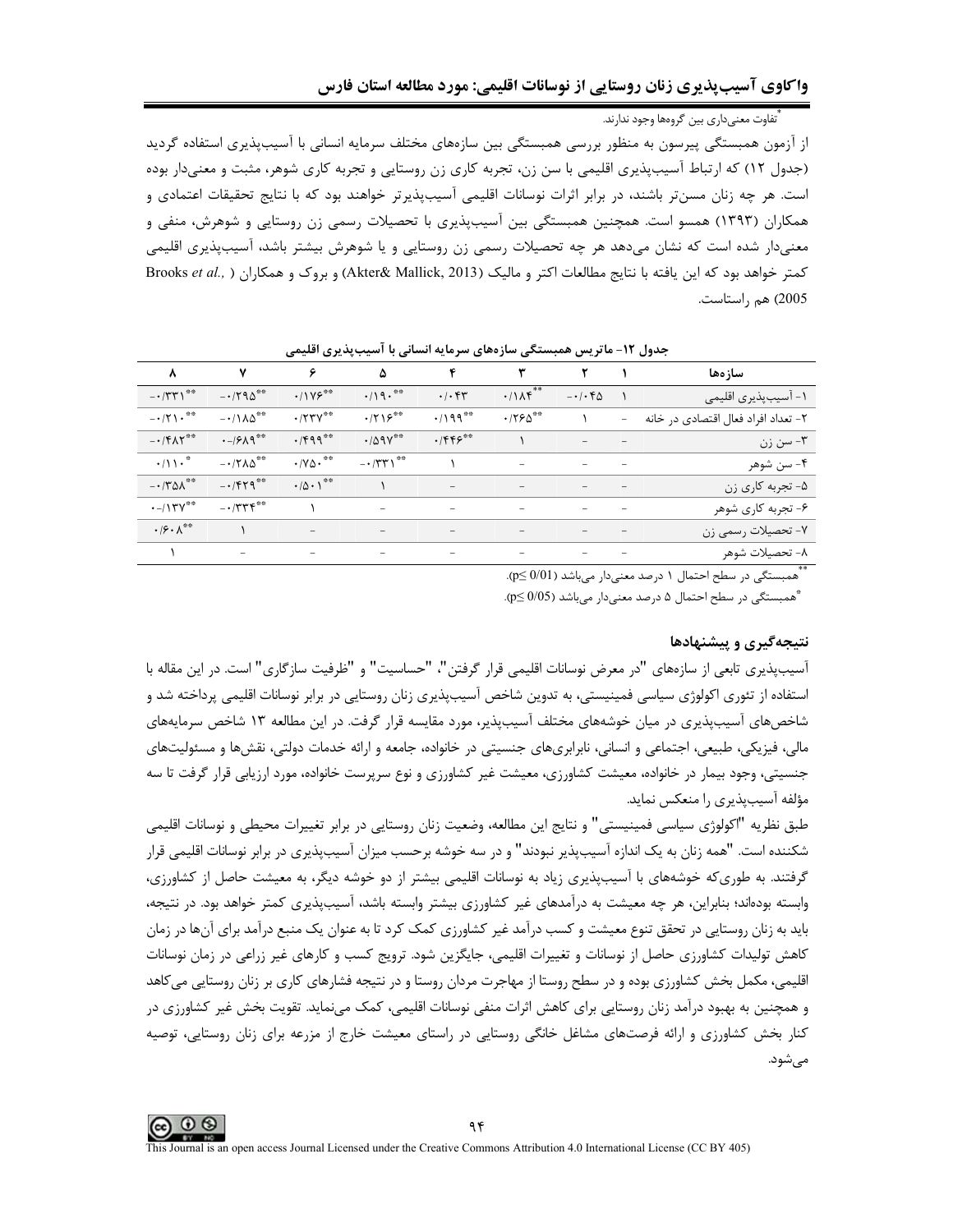# علوم ترویج و آموزش کشاورزی ایران / جلد ۱۷ / شماره ۲ / ۱۴۰۰/ صص ۹۷-۸۱

طبق نتایج این مطالعه، تحصیلات رسمی و دانش به عنوان یک عامل اثرگذار در ارتقای ظرفیت سازگاری محسوب میشود. فرصتهای گستردهای برای توسعه مداخلات ظرفیتسازی وجود دارد که به تجزیه و تحلیل خاص از موضوعات اصلی جنسیت مرتبط است. این مداخلات می تواند بخشی از یک فرایند بزرگتر باشد که پروژههای مربوط به خدمات اقلیمی پاسخگو به جنسیت را توجیه می کند. در این رهیافت، هر پروژه اقلیمی باید یک پیوست جنسیتی داشته باشد که زنان روستایی در آن پروژهها شریک باشند. در این راستا ترویج رهیافت عدالت محور جنسیتی در خدمات اقلیمی توصیه می¢ردد. آموزشهای ترویجی و مشاورهای هم به صورت حضوری و هم از طریق شبکههای مجازی برای اطلاع رسانی و ارتقای مهارتهای زنان روستایی از نوسانات اقلیمی، توسعه یابد. همچنین وبسایتهایی برای این خدمات اقلیمی تعریف شود. همچنین ضروری است که تجارب سازگاری زنان روستایی با نوسانات اقلیمی نیز ثبت گردد. ثبت این تجارب موفق سازگاری، می تواند راهنمایی برای سایر زنان در معرض نوسانات اقلیمی باشد. توصیه می گردد که انجمنهای حمایتی از زنان آسیبپذیر در برابر نوسانات اقلیمی در قالب سازمانهای مردم نهاد تشکیل و به زنان روستایی آسیبیذیر، خدمات مورد نیاز برای سازگاری را ارائه دهند.

آسیبپذیری زنان روستایی در برابر نوسانات اقلیمی، یک روند طبیعی نیست. در عوض، تحت تأثیر انواع نابرابری جنسیتی بخصوص نابرابری جنسیتی در ارائه خدمات دولتی قرار دارد. هر چه زنان روستایی در ارائه خدمات دولتی اقلیمی نادیده گرفته شوند، آسیبپذیرتر خواهند بود. لذا توجه به برابری جنسیتی برای دستیابی به سازگاری با نوسانات اقلیمی ضروری است. تغییر رویکرد مداخلات دولتی به سازگاری اقلیمی هوشمند از طریق پاسخگویی به جنسیت، به یک رویکرد یکپارچه نیاز دارد که به طور همزمان مجموعهای از موضوعات ساختاری جنسیتی را برطرف کند. بیعدالتی، خود ناشی از ساختارهای سرکوبگرانه اجتماعی و نابرابری قدرت است و نقش اصلی دولت این است که عدالت اجتماعی را دنبال کند. این می تواند سهم مهمی در سازگاری زنان روستایی با نوسانات اقلیمی در جوامع وابسته به کشاورزی و مدیریت منابع طبیعی داشته باشد. در مورد عدالت اقلیمی، بر اهمیت "شناخت" گروههای متأثر از نوسانات اقلیمی تأکید میشود. خوشههای آسیبپذیر باید در طول فرآیندهای تصمیمگیری، درگیر و نمایندگی شوند تا از «عدالت <sub>د</sub>ویهای» اطمینان حاصل شود.

#### منابع

- اعتمادی، م.، کرمے، ع.، و زمانے. غ. (۱۳۹۳). آسیب پذیری اجتماعے حاصل از خشکسالی و سازههای اثرگذار پر آن: مورد مطالعه باغداران انجیر استهبان فارس. *مجله علوم ترویج و آموزش کشاورزی ایران*، جلد ۱۲، شماره ۱، صص ۷۳-۶۳.
- جمشیدی، ا، اسدی، ع.، و کلانتری، خ. (۱۳۹۶). سازوکارهای سازگاری با تغییر اقلیم کشاورزان خرده پای استان همدان*. مجله علوم* ترويج و آموزش كشاورزي ايران، جلد ١٣، شماره ٢، صص ١٣٠-١٠٩.
- سـازمان مـدیریت و برنامــەریــزی اســتان فــارس. (۱۳۹۸). ســالنامه آمــاری اســتان فــارس. قابــل دسترســی در آدرس اینترنتــی: <http://www.mpo-fr.ir/reports/40018>
- سازمان هواشناسی کشور. (۱۳۹۷). درصد مساحت تحت تأثیر خشکسالی بر اساس شاخص SPEI دوره ده ساله تا پایان مهرماه ۱۳۹۷. قابل دسترسی در آدرس اینترنتی: <http://ndc.irimo.ir/far>.
- فتوح آبادی، ل.، و زمانی، غ. (١٣٩٧). عوامل مؤثر بر تمایل کشاورزان منطقهی زرقان به مهاجرت در شرایط خشکسالی. *مجله علوم* ترویج و آموزش کشاورزی ایران، دوره ۱۴، شماره ۲، صص ۲۴۷-۲۳۵.

Adger, W. N. (2006). Vulnerability. Global Environmental Change, 16(3), 268-281.

- Ahmad, M. I., and Ma, H. (2020). Climate change and livelihood vulnerability in mixed crop-livestock areas: The case of Province Punjab, Pakistan Sustainability, 12(2), 1-31, Available at: <https://www.mdpi.com/2071-1050/12/2/586>.
- Ahsan, M. N., and Warner, J. (2014). The socioeconomic vulnerability index: A pragmatic approach for assessing climate change led risks - A case study in the South-Western Coastal Bangladesh. International Journal of Disaster Risk Reduction, 8, 32-49.
- Arora-Jonsson, S. (2011). Virtue And Vulnerability: Discourses on women, gender and climate change. Global Environmental Change, 21(2), 744-751.

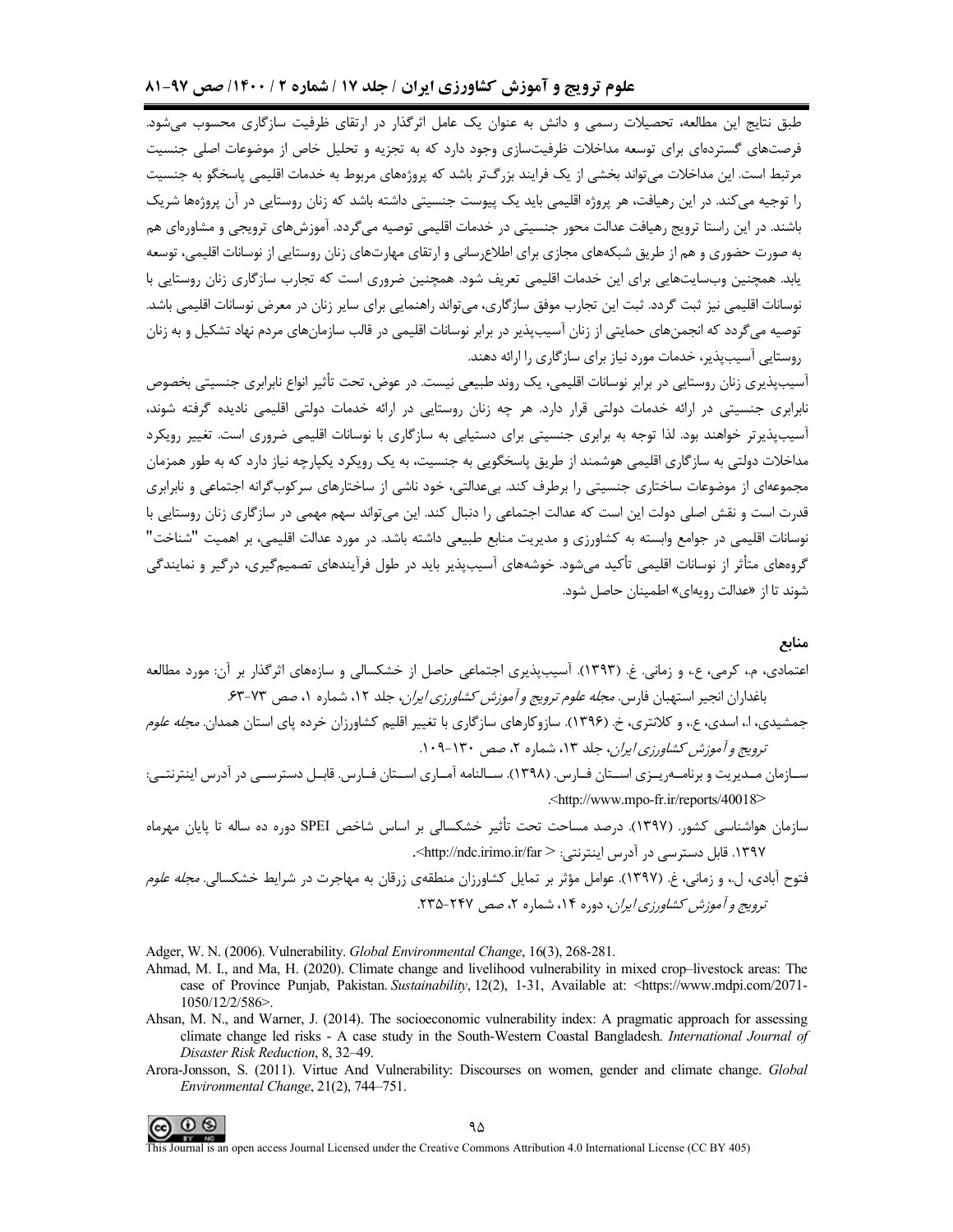- Akter, S., and Mallick, B. (2013). The poverty–vulnerability–resilience nexus: Evidence from Bangladesh. *Ecological Economics*, 96, 114-124.
- Brooks, N., Adger, W. N. and Kelly, P. M. (2005). The determinants of vulnerability and adaptive capacity at the national level and the implications for adaptation. *Global Environmental Change*, 15, 151–162.
- Buckingham, S., and Kulcur, R. (2009). Gendered geographies of environmental injustice. *Antipode*, 41(4), 659-683.
- Chandra, A., McNamara, K. E., Dargusch, P., Caspe, A. M., and Dalabajan, D. (2017). Gendered vulnerabilities of smallholder farmers to climate change in conflict-prone areas: A case study from Mindanao, Philippines. *Journal of Rural Studies*, 50, 45-59.
- Cole, S. (2017). Water worries: An intersectional feminist political ecology of tourism and water in Labuan Bajo, Indonesia. *Annals of Tourism Research*, 67, 14-24.
- Elmhirst, R. (2015). Feminist political ecology in Perreault. In: Mc Carthy and Bridge (Eds). *Routledge handbook of political ecology*. (pp. 519–530). Uk: Routledge.
- Field, C. B., and Barros, V. R. (Eds.). (2014). *Climate change 2014–Impacts, adaptation and vulnerability: Regional aspects*. Cambridge University Press.
- Fussel, H. M. (2007). Vulnerability: A generally applicable conceptual framework for climate change research. *Global Environmental Change*, 17(2), 155–167.
- Giordano, F. (2014). Climate change vulnerability and risk: Key concepts. Available at: <http://www.lifesecadapt.eu>.
- Hahn M. B., Riederer, A. M., and Foster, S.O. (2009) The livelihood vulnerability index: A pragmatic approach to assessing risks from climate variability and change—a case study in Mozambique. *Glob Environ Change,* 19, 74–88.
- Hanson, A. M., and Buechler, S. (2015). Introduction: Towards a feminist political ecology of women, global change, and vulnerable waterscapes. In *A political ecology of women, water, and global environmental change* (pp. 1- 16). Londen: Routledge.
- Hovorka, A. J. (2006). The No. 1 ladies' poultry farm: A feminist political ecology of urban agriculture in Botswana. *Gender, Place & Culture*, 13(3), 207-225.
- Klasen. S., Lechtenfeld, T., and Povel, F. (2015). A feminization of vulnerability? Female headship, poverty, and vulnerability in Thailand and Vietnam. *World Development*, 71, 36–53. Available at: <www.elsevier.com/locate/worlddev>.
- MacMahon, A. (2017). Climate change adaptation in southwest Bangladesh: Vulnerability and gender inequality. Ph.D. Dissertation, The University of Queensland, Australia.
- Mehta, L., and Rocheleau, D. (2016). Dianne rocheleau: The feminist political ecology legacy and Beyond. In: The palgrave handbook of gender and development, 1st ed.; Harcourt, W. (Ed.) *Palgrave Macmillan*, (pp. 262–275) UK: London.
- Nampinga, R. (2008). *Gender perspectives on climate change*. Commission on the Status of Women-UN.
- Ncube, M., Madubula, N., Ngwenya, H., Mthunzi, T., Madzivhandila, T., Zinyengere, N., Zhou, L., Francis, J., Mthunzi, T., Olivier, C., and Madzivhandila, T. (2016). Climate change, household vulnerability and smart agriculture: The case of two south African provinces. Jàmbá*: Journal of Disaster Risk Studies*, 8(2), 1-14.
- Nussbaum, M. (2002). Capabilities and social justice. *International Studies Review*, 4(2), 123-135.
- Opiyo, F. E., Wasonga O.V., and Nyangito M. M. (2014). Measuring household vulnerability to climate-induced stresses in Pastoral Rangelands of Kenya: Implications for resilience programming. *Research, Policy and Practice*, 4(1), 1-15.
- Qaisrani, A., Umar, M. A., Siyal, G. E. A., and Salik, K. M. (2018). What defines livelihood vulnerability in rural semi-arid areas? Evidence from Pakistan. *Earth Systems and Environment*, 2(3), 455-475.
- Raworth, K. (2008). Climate wrongs and human rights: Putting people at the heart of climate-change policy. Oxfam Briefing Paper 117. Oxfam International. Available at: <br/>books.google.com>.
- Sultana, F. (2014). Gendering climate change: Geographical insights. *The Professional Geographer*, 66(3), 372-381.
- Taylor, M. (2014). *The political ecology of climate change adaptation: Livelihoods, agrarian change and the conflicts of development.* Londen: Routledge.
- Scholatek, L., and Boll, H. (2011). Climate finance fundamentals. Available at: <https://www.deutscheklimafinanzierung.de/wp-content/uploads/2011/11/10\_CFF\_GENDER.pdf>.
- Terry, G. (2009). No climate justice without gender justice: An overview of the issues. *Gender & Development*, 17(1), 5-18.
- Zarafshani K., Sharafi, L., Azadi H., and Passel, S.V. (2016). Vulnerability assessment models to drought: Toward a conceptual framework. *Sustainability*, 8(588), 1-21.